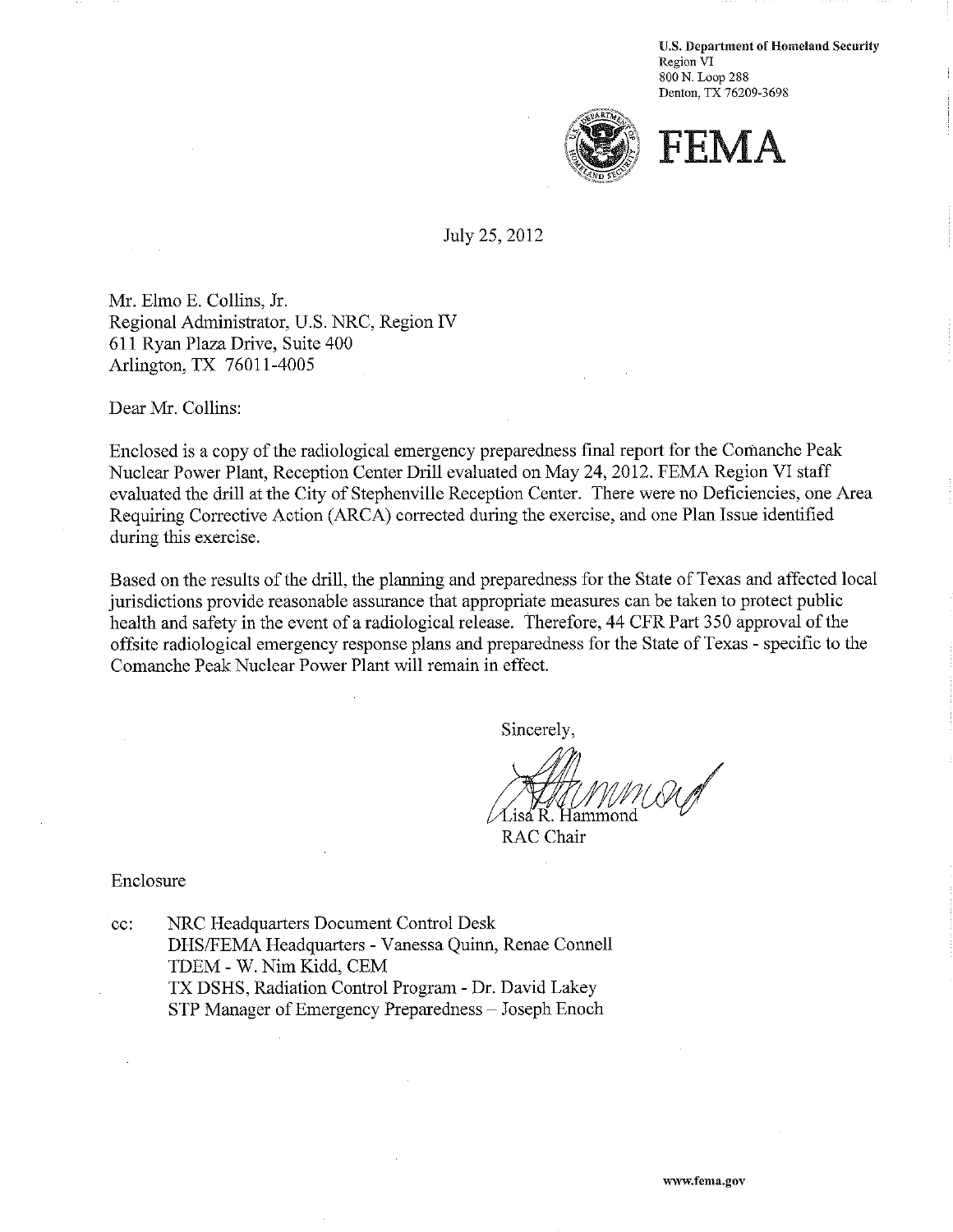

## Comanche Peak Nuclear Power Plant

# After Action Report/ Improvement Plan

Drill Date - May 24, 2012

Radiological Emergency Preparedness (REP) Program



*Published July 23, 2012*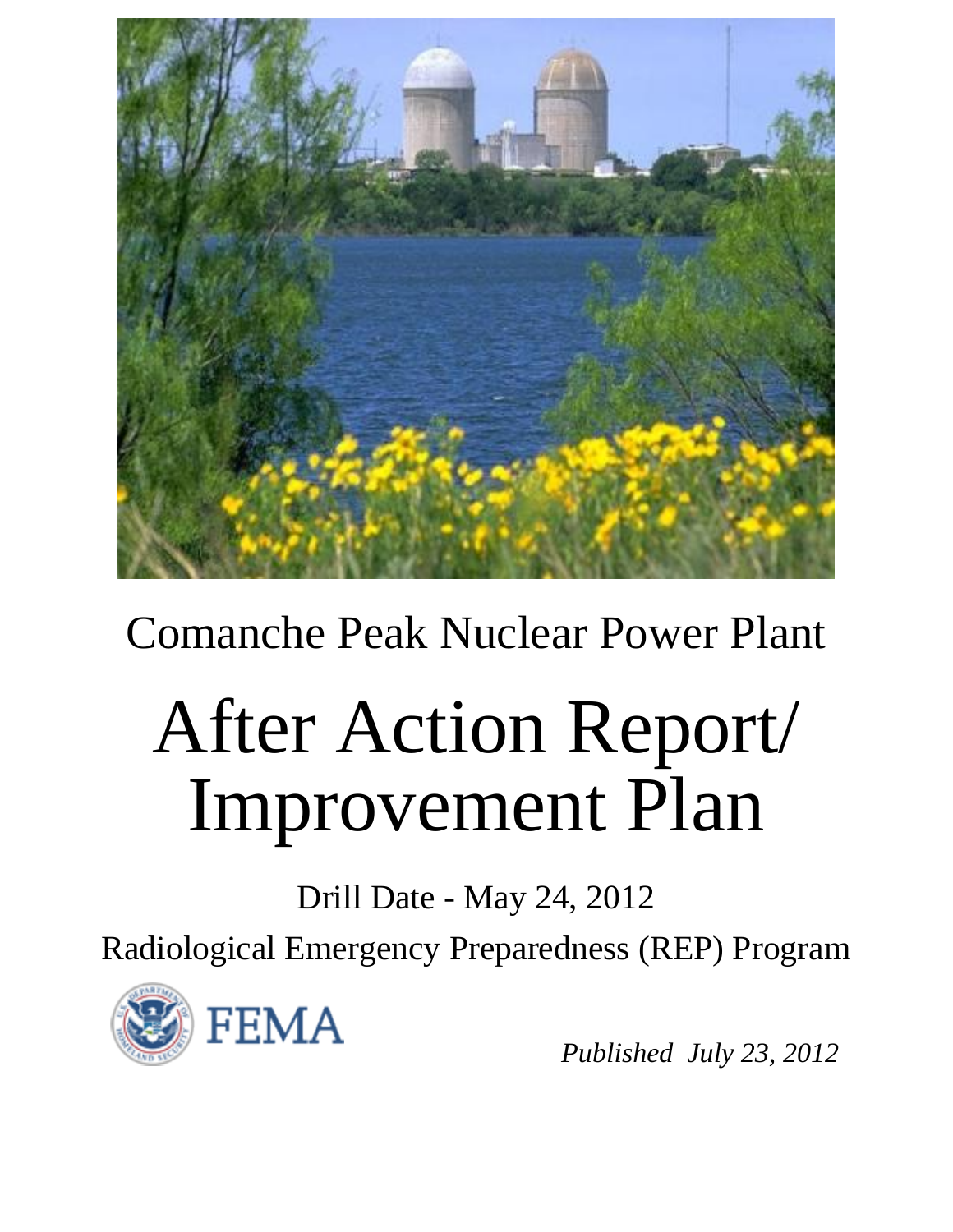This page is intentionally blank.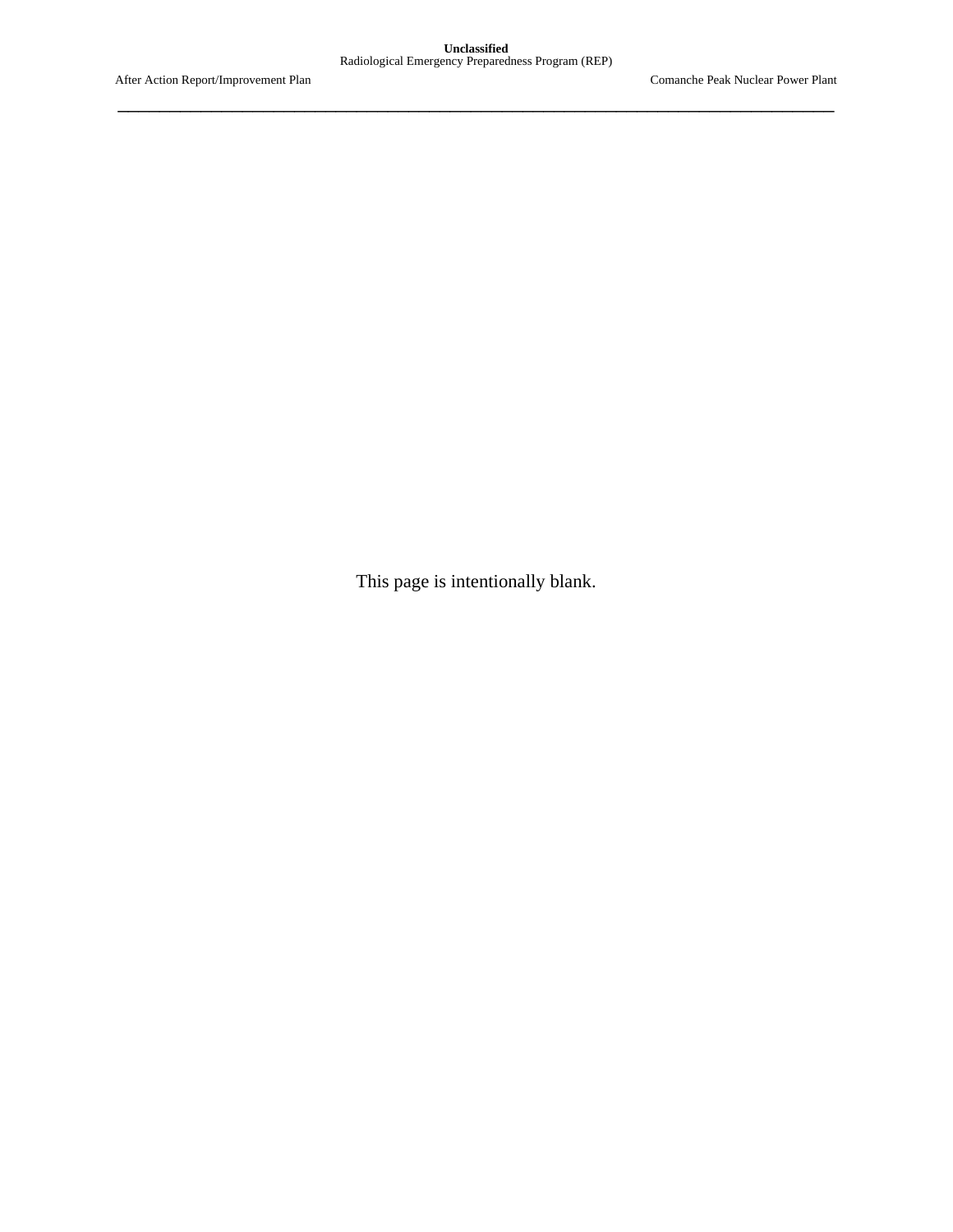## Comanche Peak Nuclear Power Plant After Action Report/Improvement Plan

*Published July 23, 2012*

| Contents                 |  |
|--------------------------|--|
| <b>Executive Summary</b> |  |

| <b>Executive Summary</b>                             |                |
|------------------------------------------------------|----------------|
| Section 1: Exercise Overview                         | 4              |
| 1.1 Exercise Details                                 | $\overline{4}$ |
| 1.2 Exercise Planning Team Leadership                | 4              |
| 1.3 Participating Organizations                      | 5              |
| Section 2: Exercise Design Summary                   | 7              |
| 2.1 Exercise Purpose and Design                      | 7              |
| 2.2 Exercise Objectives, Capabilities and Activities | 7              |
| 2.3 Scenario Summary                                 | 7              |
| Section 3: Analysis of Capabilities                  | 8              |
| 3.1 Drill Evaluation and Results                     | 8              |
| 3.2 Summary Results of Drill Evaluation              | 8              |
| 3.3 Criteria Evaluation Summaries                    | 10             |
| 3.3.1 Support Jurisdictions                          | 10             |
| 3.3.1.1 Stephenville Reception Center                | 10             |
| Section 4: Conclusion                                | 13             |
| Appendix A: Improvement Plan                         | 14             |
| Appendix B: Drill Evaluators and Team Leaders        | 15             |
| Appendix C: Exercise Plan                            | 16             |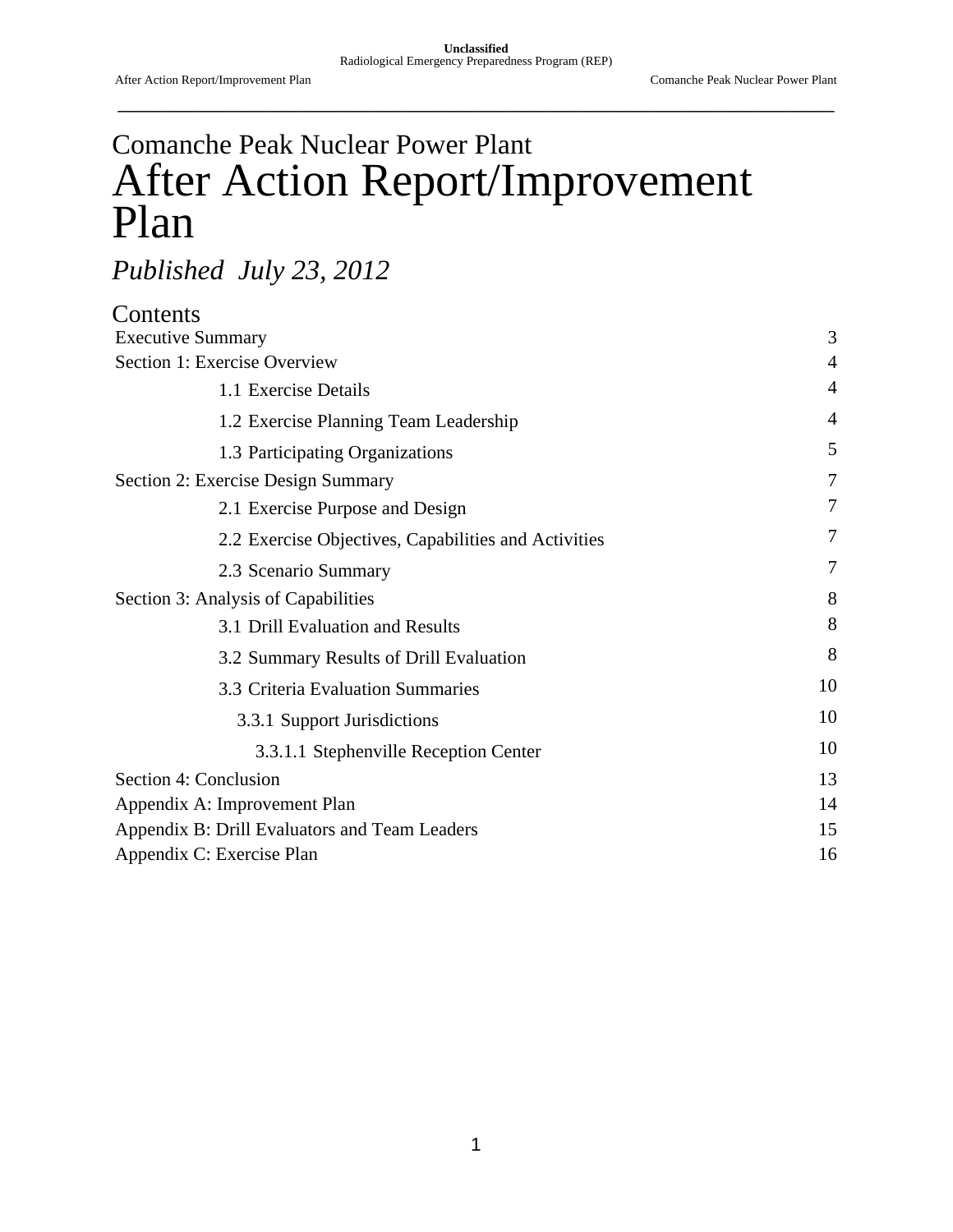This page is intentionally blank.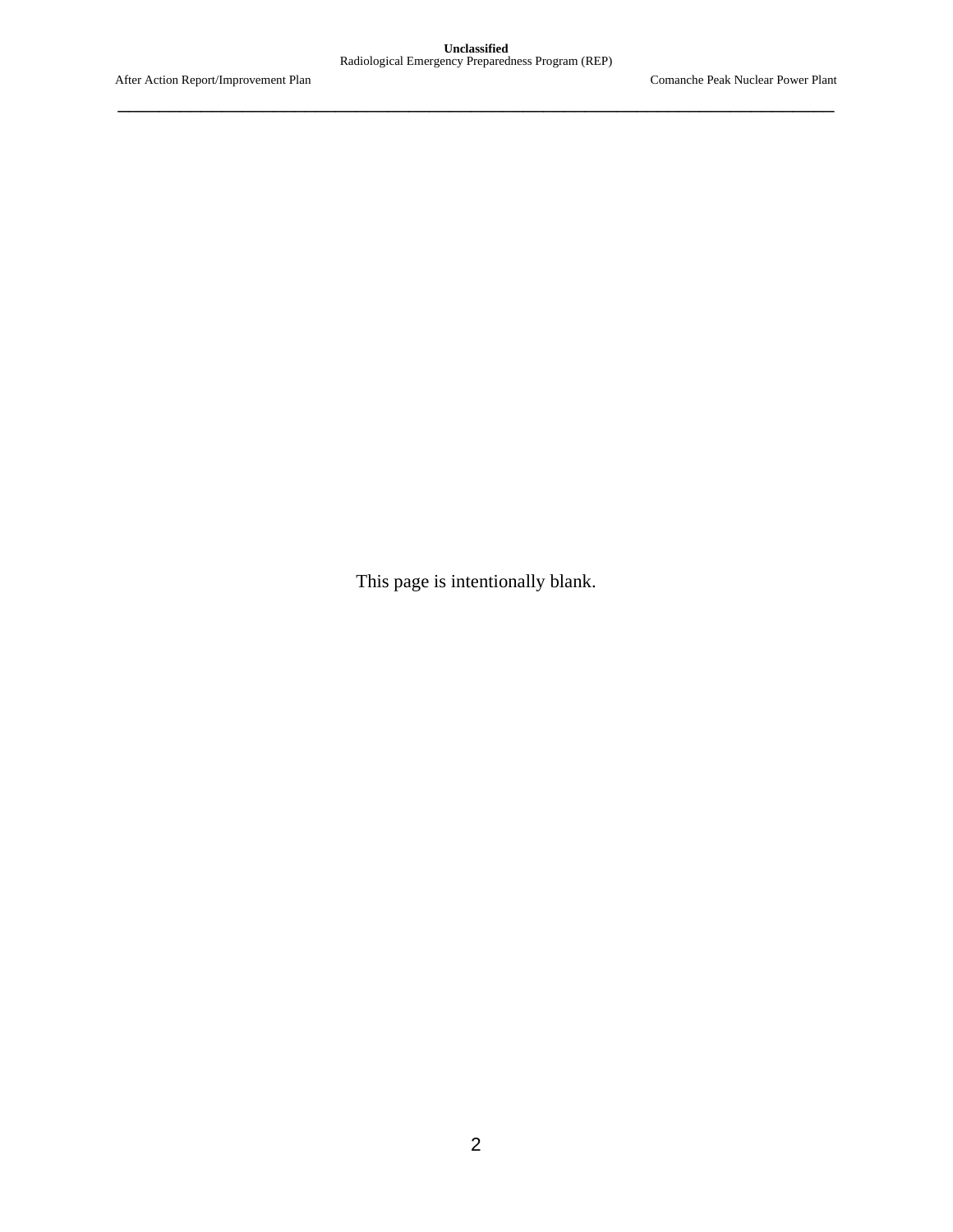After Action Report/Improvement Plan Comanche Peak Nuclear Power Plant

## **EXECUTIVE SUMMARY**

\_\_\_\_\_\_\_\_\_\_\_\_\_\_\_\_\_\_\_\_\_\_\_\_\_\_\_\_\_\_\_\_\_\_\_\_\_\_\_\_\_\_\_\_\_\_\_\_\_\_\_\_\_\_\_\_\_\_\_\_\_\_\_\_\_\_\_\_\_

On May 24, 2012, an out-of-sequence Reception Center drill was conducted for the Comanche Peak Nuclear Power Plant (CPNPP), located near Glen Rose, Texas. Personnel from the U.S. Department of Homeland Security/FEMA (DHS/FEMA) Region VI, evaluated all activities. The purpose of the drills was to assess the level of preparedness of local responders to react to a simulated radiological emergency at the CPNPP. The previous Reception Center drill conducted at this site was on September 13, 2006.

Personnel from the City of Stephenville, the State of Texas, the American Red Cross, and CPNPP participated in the drill. Evaluation Areas demonstrated included: Emergency Operations Management, Protective Action Implementation, and Support Operations/Facilities. Cooperation and teamwork of all participants was evident during the drill, and DHS/FEMA Region VI wishes to acknowledge these efforts.

This report contains the final evaluation of the out-of-sequence drill. The participants demonstrated knowledge of their emergency response plans and procedures and adequately implemented them. One Area Requiring Corrective Action (ARCA) was identified and corrected during the drill. One Plan Issue was also identified as a result of the drill. No Deficiencies were observed.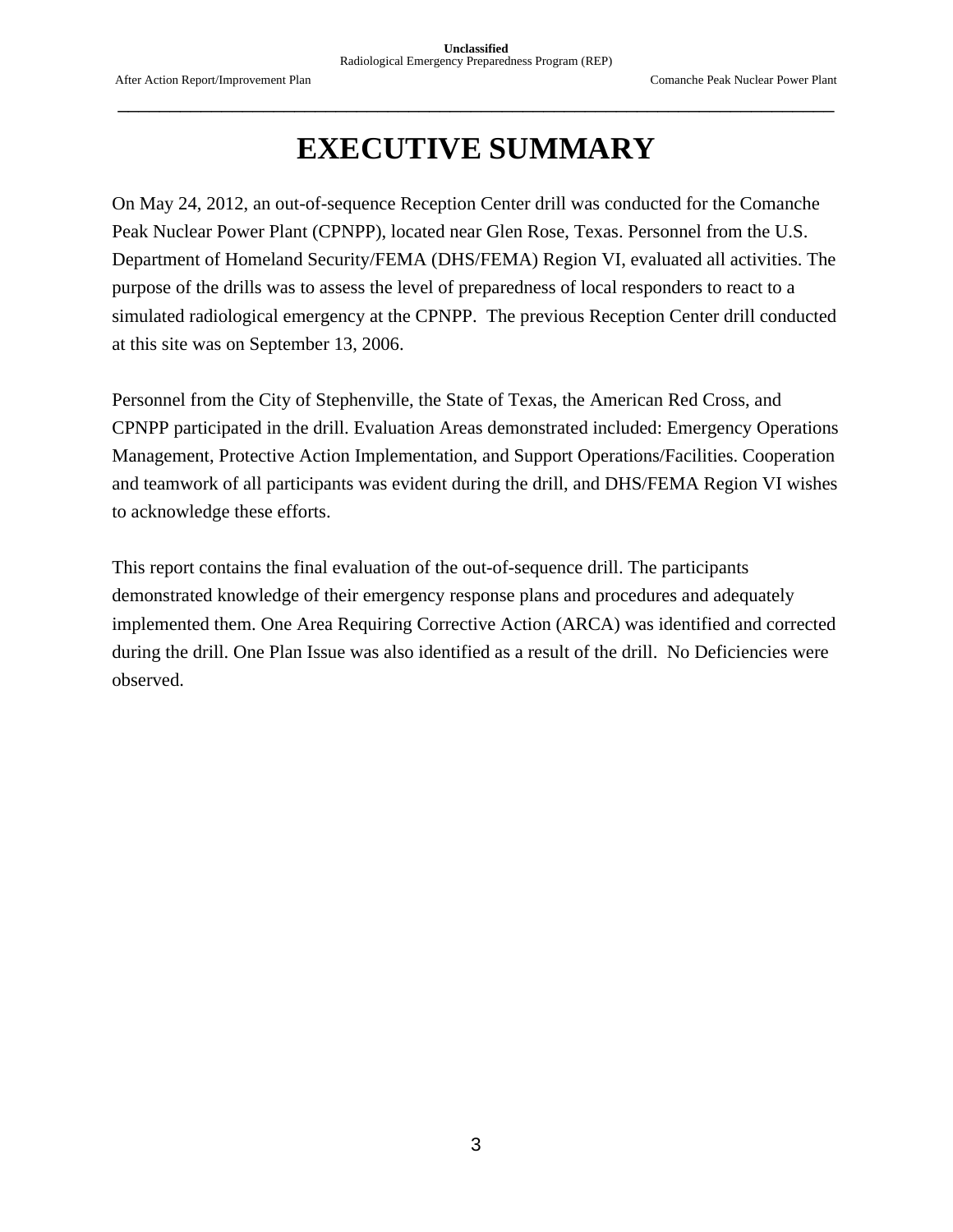## **SECTION 1: EXERCISE OVERVIEW**

### **1.1 Exercise Details**

### **Exercise Name**

Comanche Peak Nuclear Power Plant

### **Type of Exercise**

Drill

### **Exercise Date**

May 24, 2012

### **Program**

Department of Homeland Security/FEMA Radiological Emergency Preparedness Program

### **Scenario Type**

Radiological Emergency

### **1.2 Exercise Planning Team Leadership**

Lisa Hammond RAC Chair FEMA Region VI Technological Hazards Branch Chief 800 North Loop 288 Denton, Texas, 76209 940-898-5199 lisa.hammond@fema.dhs.gov

Scott Flowerday Evaluation Team Leader FEMA Region 6 Lead Technological Hazards Specialist 800 N. Loop 288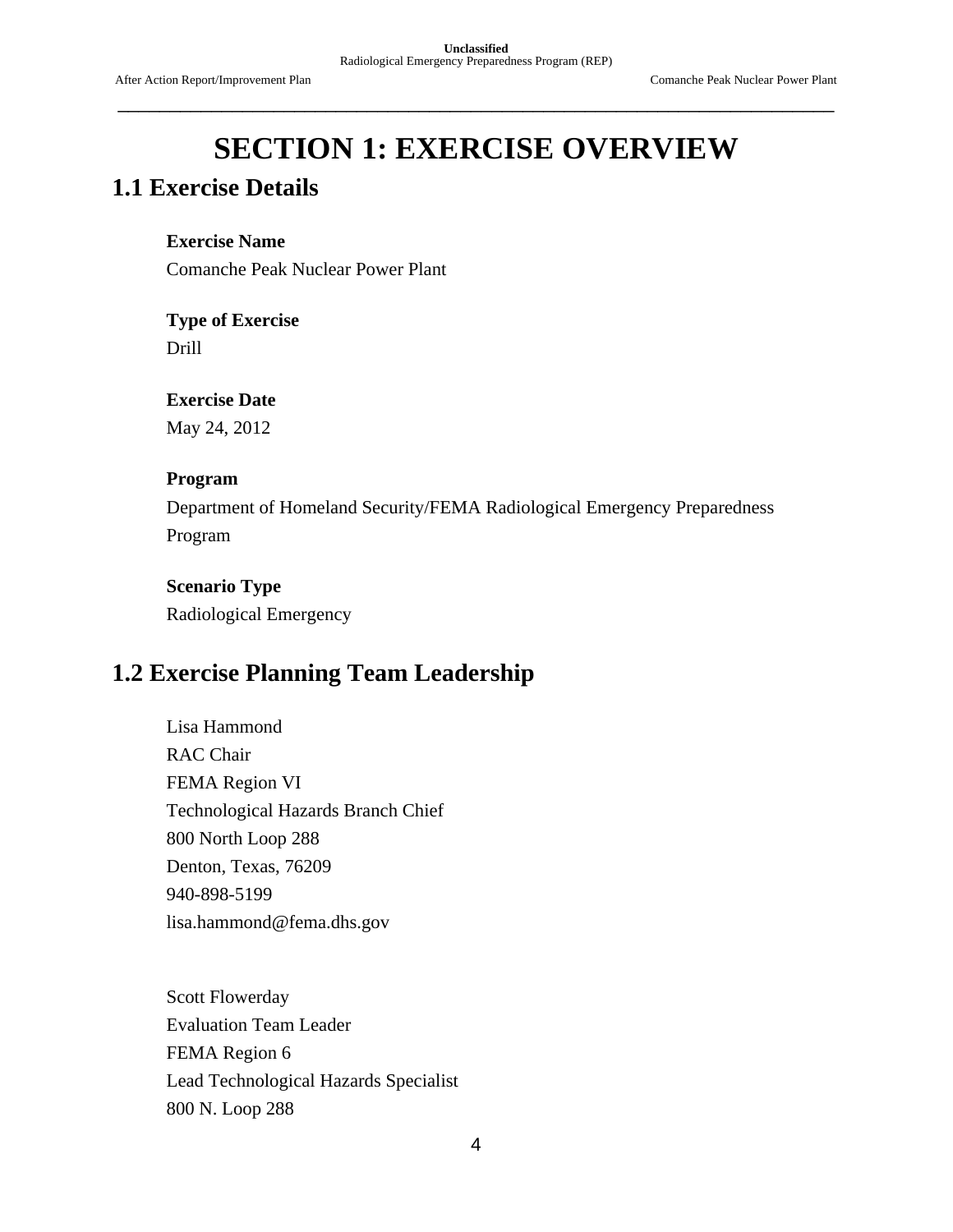Denton, Texas, 76209 940-898-5370 scott.flowerday@fema.dhs.gov

Glenn Corbin State Planning Team Lead Texas Department of State Health Services State Health Emergency Planner Radiation Control Program, Environmental Monitoring P. O. Box 149347 Austin, Texas, 78714 512-834-6770 glenn.corbin@dshs.state.tx.us

James "Jim" Ogden Utility Exercise Planner Comanche Peak Nuclear Power Plant Offsite Emergency Planner P. O. Box 1002 Glen Rose, Texas, 76042 254-897-6470 jogden2@luminant.com

### **1.3 Participating Organizations**

Agencies and organizations of the following jurisdictions participated in the Comanche Peak Nuclear Power Plant drill:

State Jurisdictions Texas Department of State Health Services, Radiation Control Program Texas Division of Emergency Management Support Jurisdictions Stephenville Fire Department Stephenville Police Department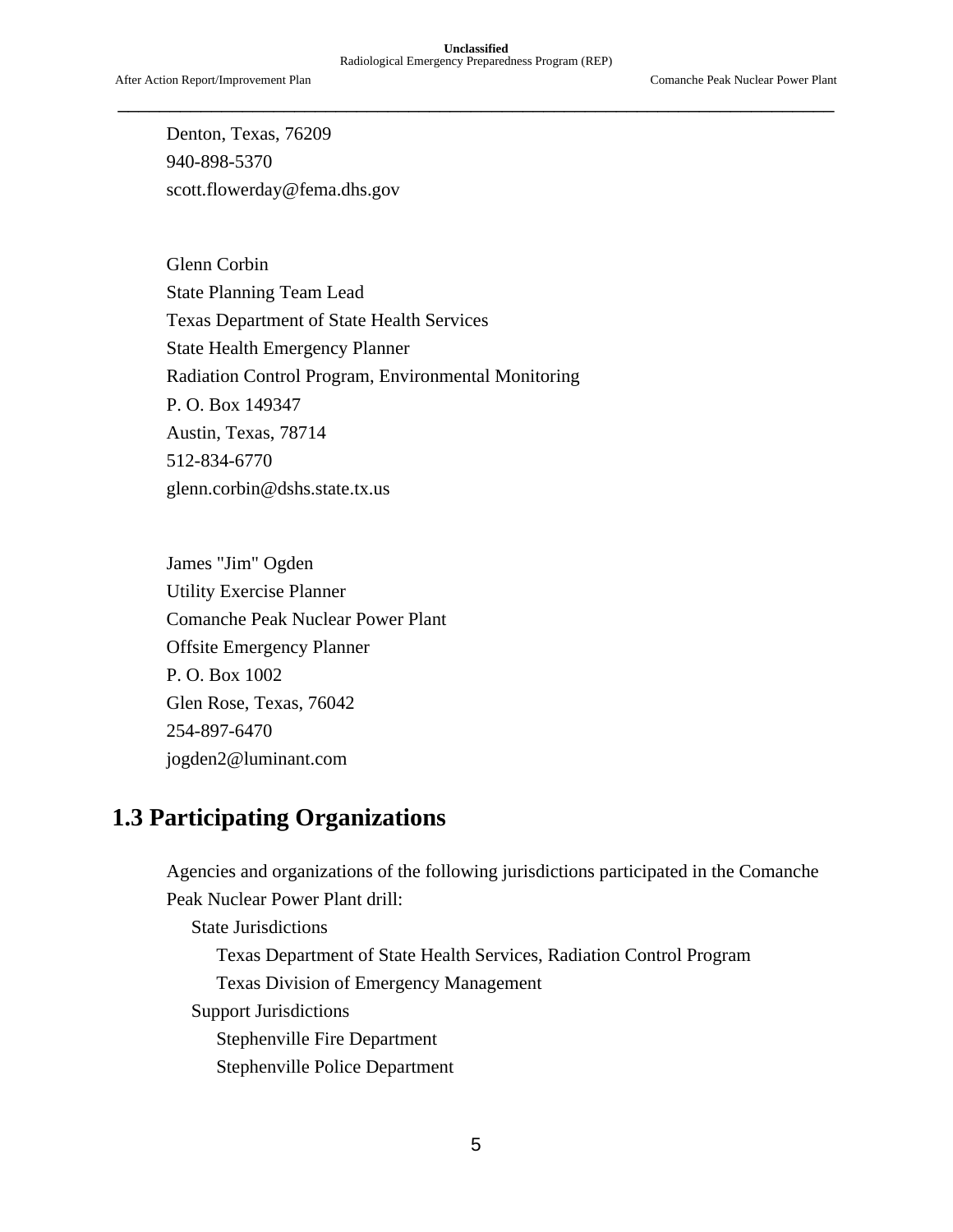Stephenville Parks and Recreation Department Stephenville Public Works Department Stephenville Animal Control Department Stephenville Conservation Department

Private Organizations

The American Red Cross

Comanche Peak Nuclear Power Plant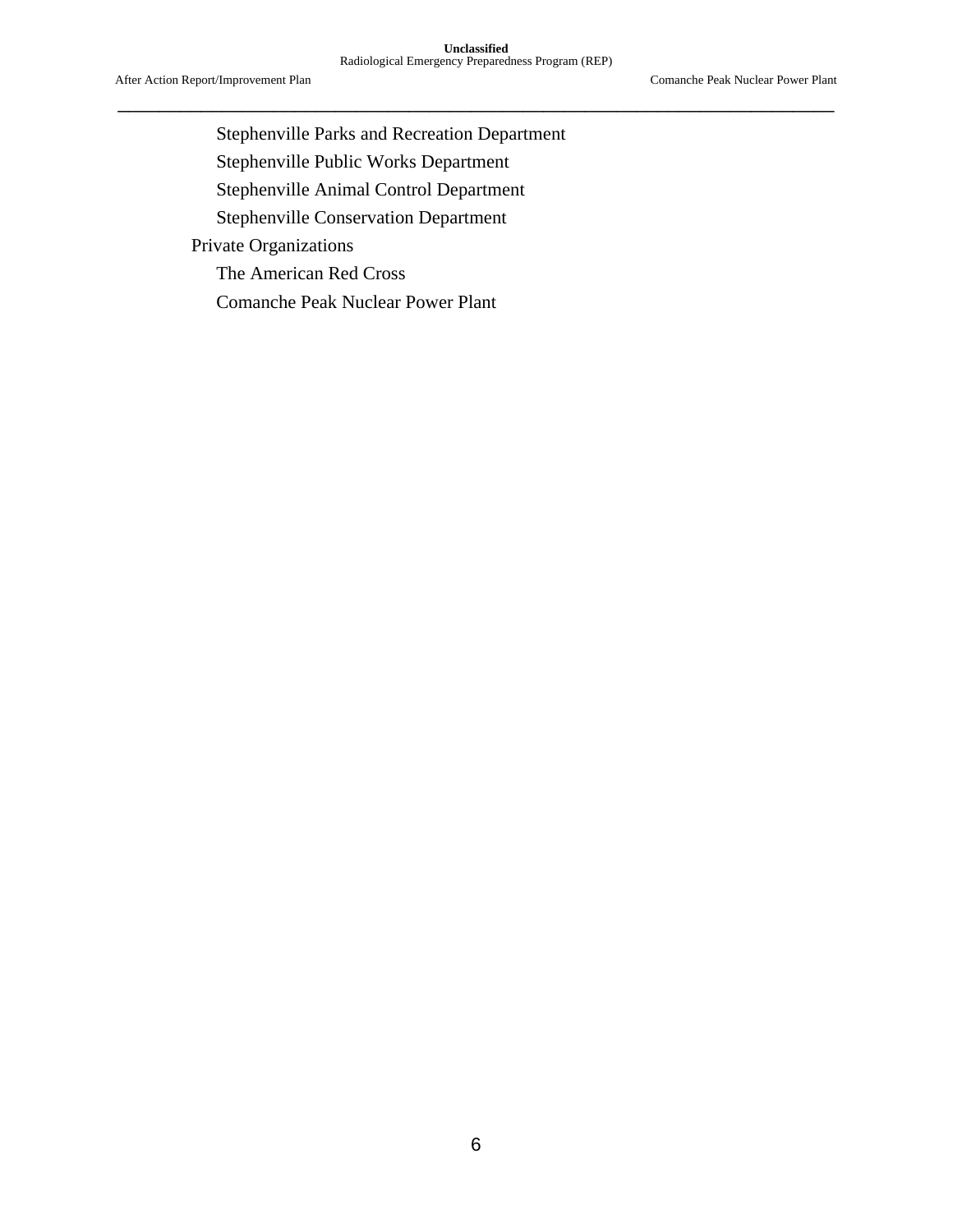## **SECTION 2: EXERCISE DESIGN SUMMARY 2.1 Exercise Purpose and Design**

The DHS/FEMA Region VI Office evaluated the drill on May 24, 2012 to assess the capabilities of local emergency preparedness organizations in implementing their Radiological Emergency Response Plans and procedures to protect the public health and safety during a radiological emergency involving Comanche Peak Nuclear Power Plant (CPNPP). The purpose of this report is to present the results and findings on the performance of the offsite response organizations during a simulated radiological emergency.

### **2.2 Exercise Objectives, Capabilities and Activities**

Exercise objectives and identified Capabilities/REP Criteria selected to be exercised are discussed in the Exercise Plan (EXPLAN), Appendix C.

## **2.3 Scenario Summary**

The drill scenario was developed to evaluate the response of drill participants to an incident requiring evacuation of the public from the 10-mile Emergency Planning Zone surrounding Comanche Peak Nuclear Power Plant. The drill scenario provided for the evaluation of the City of Stephenville Reception Center's ability to conduct monitoring, decontamination and registration of evacuees. A separate walk-through of the congregate care facility was conducted to ensure that services and accommodations provided at the Conference Center were consistent with established American Red Cross guidelines.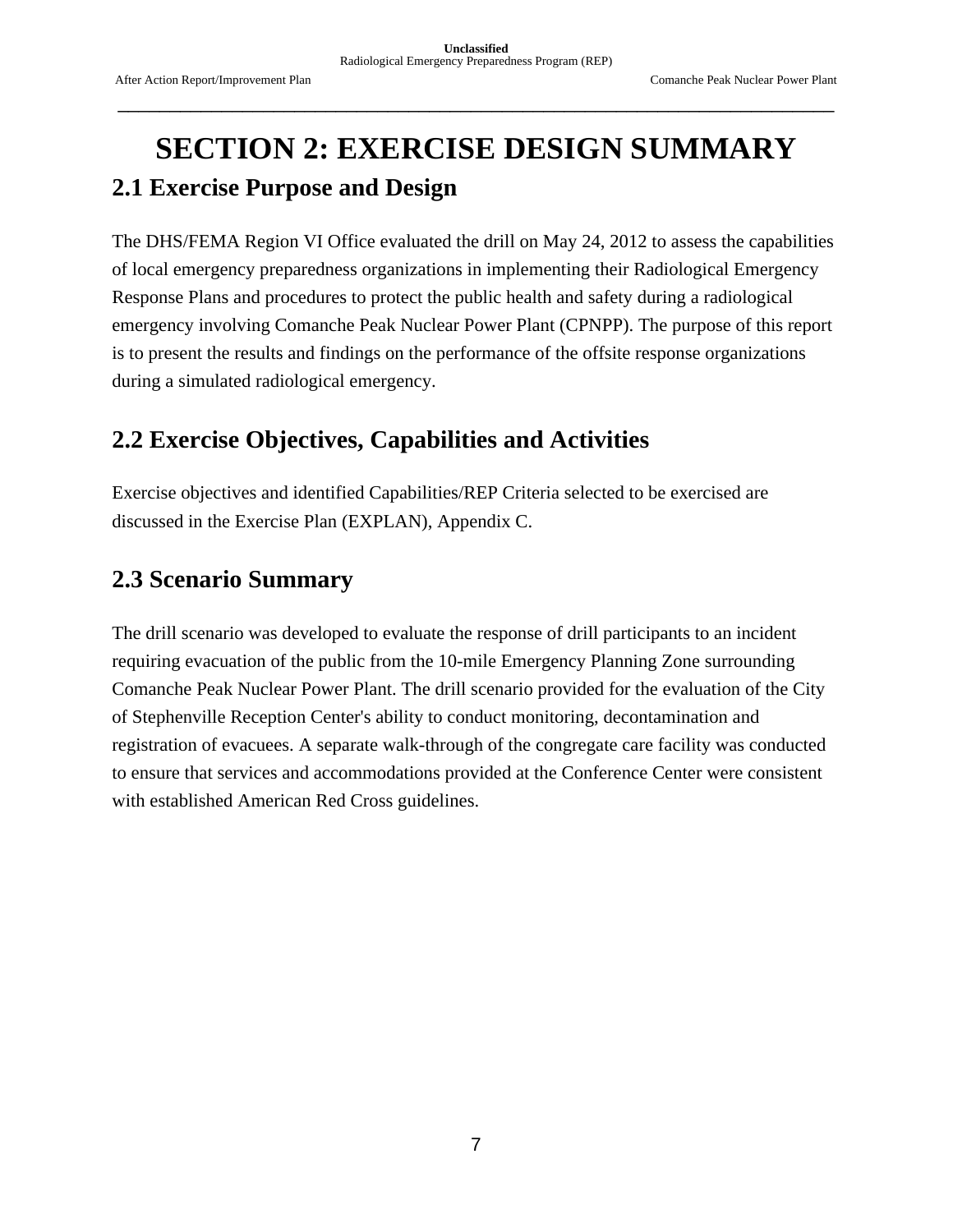## **SECTION 3: ANALYSIS OF CAPABILITIES 3.1 Drill Evaluation and Results**

Contained in this section are the results and findings of the evaluation of all jurisdictions and functional entities that participated in the May 24, 2012, drill evaluation to test the offsite emergency response capabilities of local governments in the 10-mile Emergency Planning Zone surrounding Comanche Peak Nuclear Power Plant.

Each jurisdiction and functional entity was evaluated on the basis of its demonstration of criteria delineated in the exercise evaluation areas as outlined in the FEMA Radiological Emergency Preparedness (REP) Program Manual (April 2012).

### **3.2 Summary Results of Drill Evaluation**

The matrix presented in Table 3.1 on the following page, presents the status of all exercise evaluation area criteria that were scheduled for demonstration during this exercise by all participating jurisdictions and functional entities. Exercise criteria are listed by number and the demonstration status is indicated by the use of the following letters:

- M Met (No Deficiency or ARCAs assessed and no unresolved ARCAs from prior exercise)
- D Deficiency assessed
- A ARCAs assessed or unresolved ARCAs from previous exercises
- P Plan Issue
- N Not Demonstrated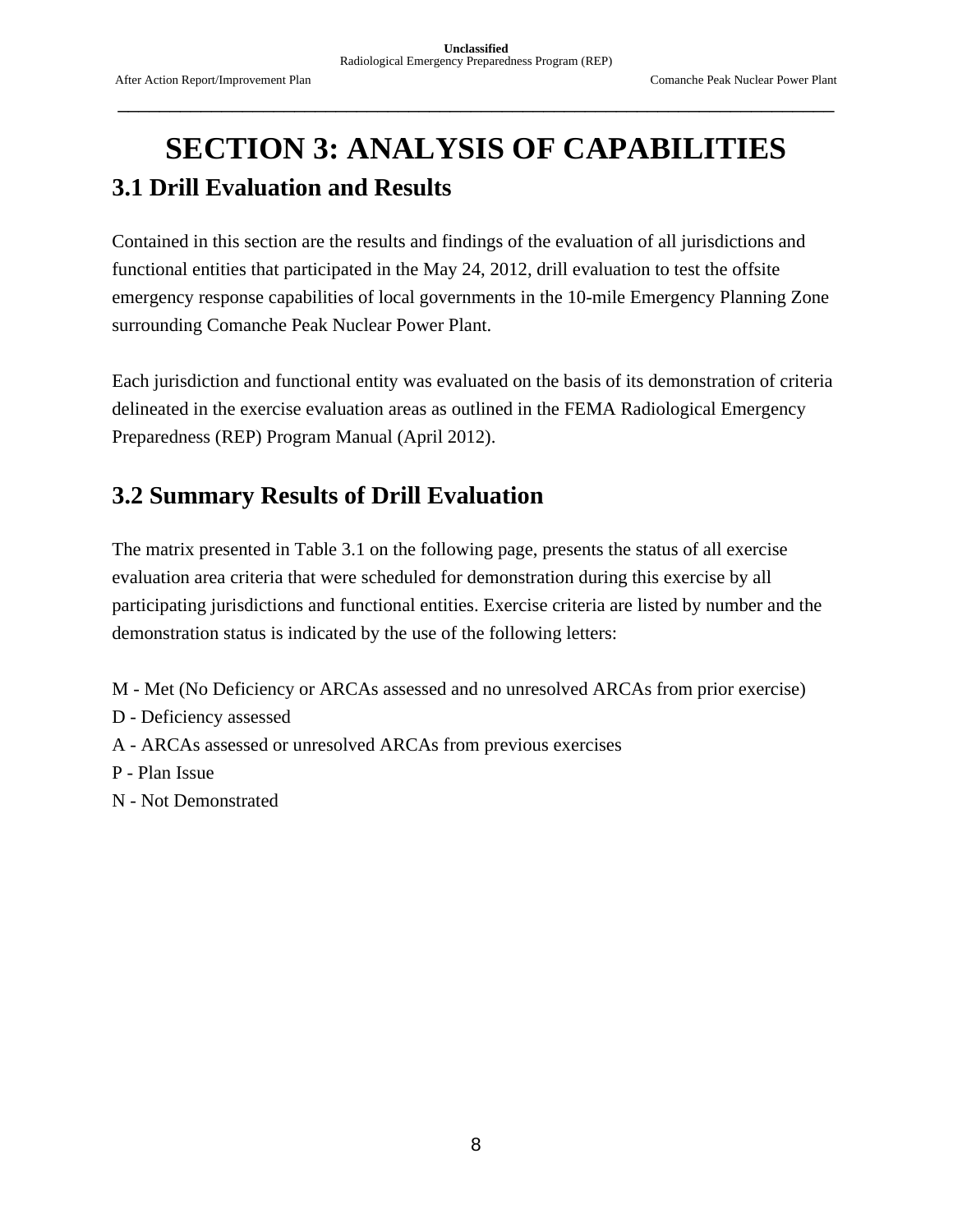After Action Report/Improvement Plan Comanche Peak Nuclear Power Plant

### Table 3.1 - Summary of Drill Evaluation \_\_\_\_\_\_\_\_\_\_\_\_\_\_\_\_\_\_\_\_\_\_\_\_\_\_\_\_\_\_\_\_\_\_\_\_\_\_\_\_\_\_\_\_\_\_\_\_\_\_\_\_\_\_\_\_\_\_\_\_\_\_\_\_\_\_\_\_\_

| DATE: 2012-05-24<br>SITE: Comanche Peak Nuclear Power Plant, TX<br>M: Met, A: ARCA, D: Deficiency, P: Plan Issue, N: Not Demonstrated |                 | Stephenville RC |
|---------------------------------------------------------------------------------------------------------------------------------------|-----------------|-----------------|
| <b>Emergency Operations Management</b>                                                                                                |                 |                 |
| Mobilization                                                                                                                          | 1a1             |                 |
| Facilities                                                                                                                            | 1 <sub>b1</sub> |                 |
| Direction and Control                                                                                                                 | 1c1             |                 |
| <b>Communications Equipment</b>                                                                                                       | 1d1             |                 |
| <b>Equipment and Supplies</b>                                                                                                         | 1e1             | $\mathbf{P}$    |
| Protective Action Decision Making                                                                                                     |                 |                 |
| EW Exp. Control Decisions                                                                                                             | 2a1             |                 |
| PARs                                                                                                                                  | 2b1             |                 |
| PADs                                                                                                                                  | 2b2             |                 |
| PADs for Disabled/Functional Needs                                                                                                    | 2c1             |                 |
| <b>Ingestion PADs</b>                                                                                                                 | 2d1             |                 |
| <b>RRR</b> Decisions                                                                                                                  | 2e1             |                 |
| Protective Action Implementation                                                                                                      |                 |                 |
| EW Exp. Control Implementation                                                                                                        | 3a1             | M               |
| KI Public/Institutionalized                                                                                                           | 3 <sub>b1</sub> |                 |
| PAD Imp. Disabled/Functional Needs                                                                                                    | 3c1             |                 |
| PAD Imp. Schools                                                                                                                      | 3c2             |                 |
| <b>TACP Establishment</b>                                                                                                             | 3d1             |                 |
| Impediments to Evacuation                                                                                                             | 3d2             |                 |
| Implementation of Ingestion PADs                                                                                                      | 3e1             |                 |
| Ingestion Strategies and Information                                                                                                  | 3e2             |                 |
| Imp. of RRR Decisions                                                                                                                 | 3f1             |                 |
| Field Measurement and Analysis                                                                                                        |                 |                 |
| <b>RESERVED</b>                                                                                                                       | 4a1             |                 |
| Field Team Management                                                                                                                 | 4a2             |                 |
| <b>Field Team Operations</b>                                                                                                          | 4a3             |                 |
| Field Team Sampling                                                                                                                   | 4b1             |                 |
| <b>Laboratory Operations</b>                                                                                                          | 4c1             |                 |
| Emergency Notification and Public Info                                                                                                |                 |                 |
| Initial Alert & Notification                                                                                                          | 5a1             |                 |
| Backup Alert & Notification                                                                                                           | 5a3             |                 |
| <b>Exception Area Alerting</b>                                                                                                        | 5a4             |                 |
| <b>Subsequent Public Information</b>                                                                                                  | 5b1             |                 |
| <b>Support Operations/Facilities</b>                                                                                                  |                 |                 |
| <b>Reception Center Operations</b>                                                                                                    | 6a1             | M               |
| EW Monitoring & Decon                                                                                                                 | 6b1             |                 |
| Congregate Care                                                                                                                       | 6c1             | $\mathbf M$     |
| Contaminated Injured Transport & Care                                                                                                 | 6d1             |                 |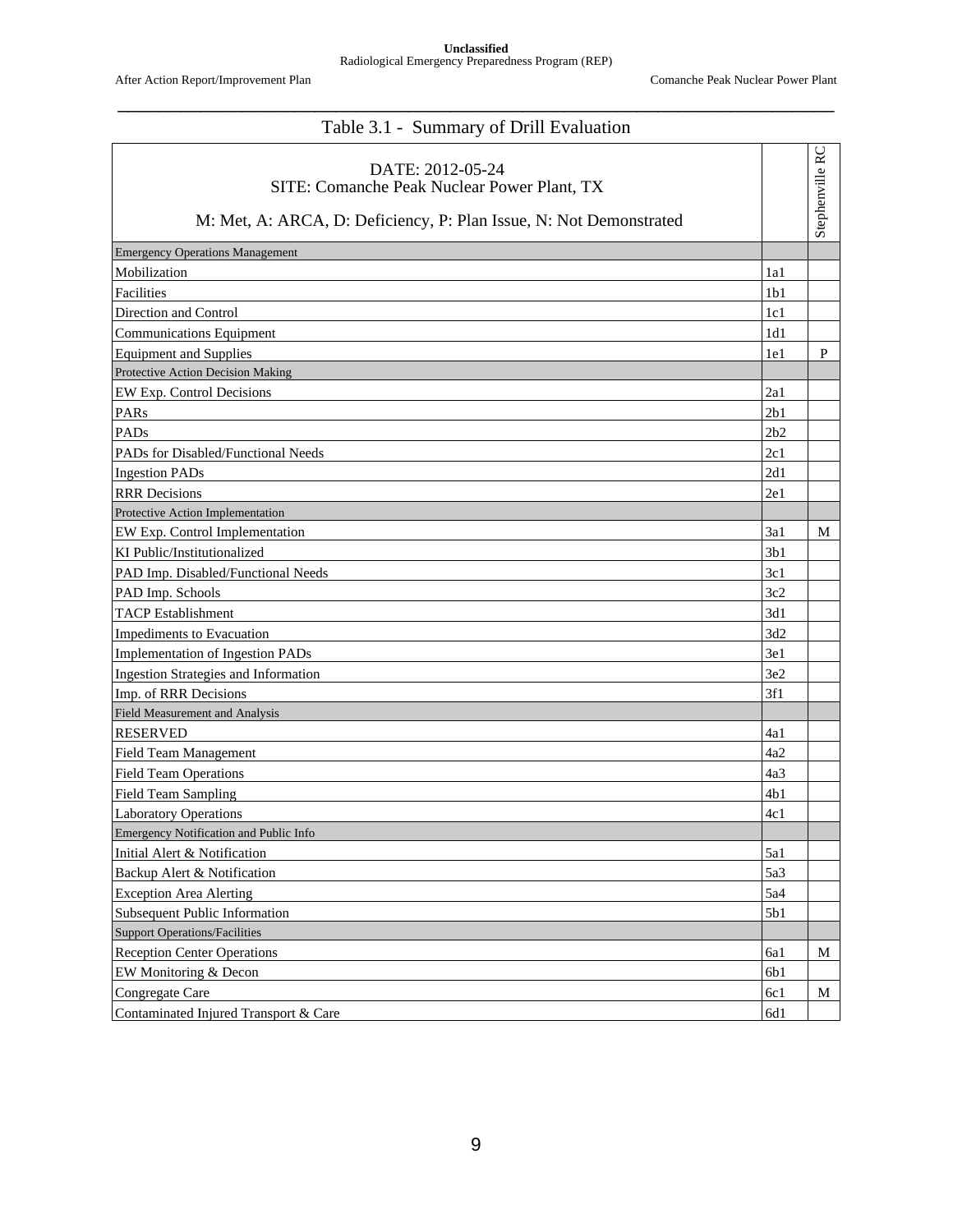After Action Report/Improvement Plan Comanche Peak Nuclear Power Plant

### **3.3 Criteria Evaluation Summaries**

### **3.3.1 Support Jurisdictions**

### **3.3.1.1 Stephenville Reception Center**

In summary, the status of DHS/FEMA criteria for this location is as follows:

- a. MET: 3.a.1, 6.a.1, 6.c.1.
- b. AREAS REQUIRING CORRECTIVE ACTION: 6.a.1.

ISSUE NO.: 14-12-6a1-A-02

CRITERION: The reception center facility has appropriate space, adequate resources, and trained personnel to provide monitoring, decontamination, and registration of evacuees.

CONDITION: A bag containing an evacuee's valuables and personal items was returned to the evacuee prior to determining whether the items were free of contamination.

POSSIBLE CAUSE: Training, knowledge of plans/procedures and inconsistency in the process of securing evacuee's valuables and/or personal items during the check-in process.

REFERENCE: NUREG-0654, J.12; City of Stephenville Reception Center Operations Plan and Procedures, April 2012, SOP 8 Exposure Control, Attachment 1.

EFFECT: The evacuee could have potentially spread contamination to the staff and other evacuees.

CORRECTIVE ACTION DEMONSTRATED: Play was stopped and emergency workers (EWs) received some training on handling personal items. The EWs took the bag with the personal items and recorded the evacuee's information (simulated) and explained to her that once the items were cleared and free of contamination they would be returned. EWs were able to successfully demonstrate the handling of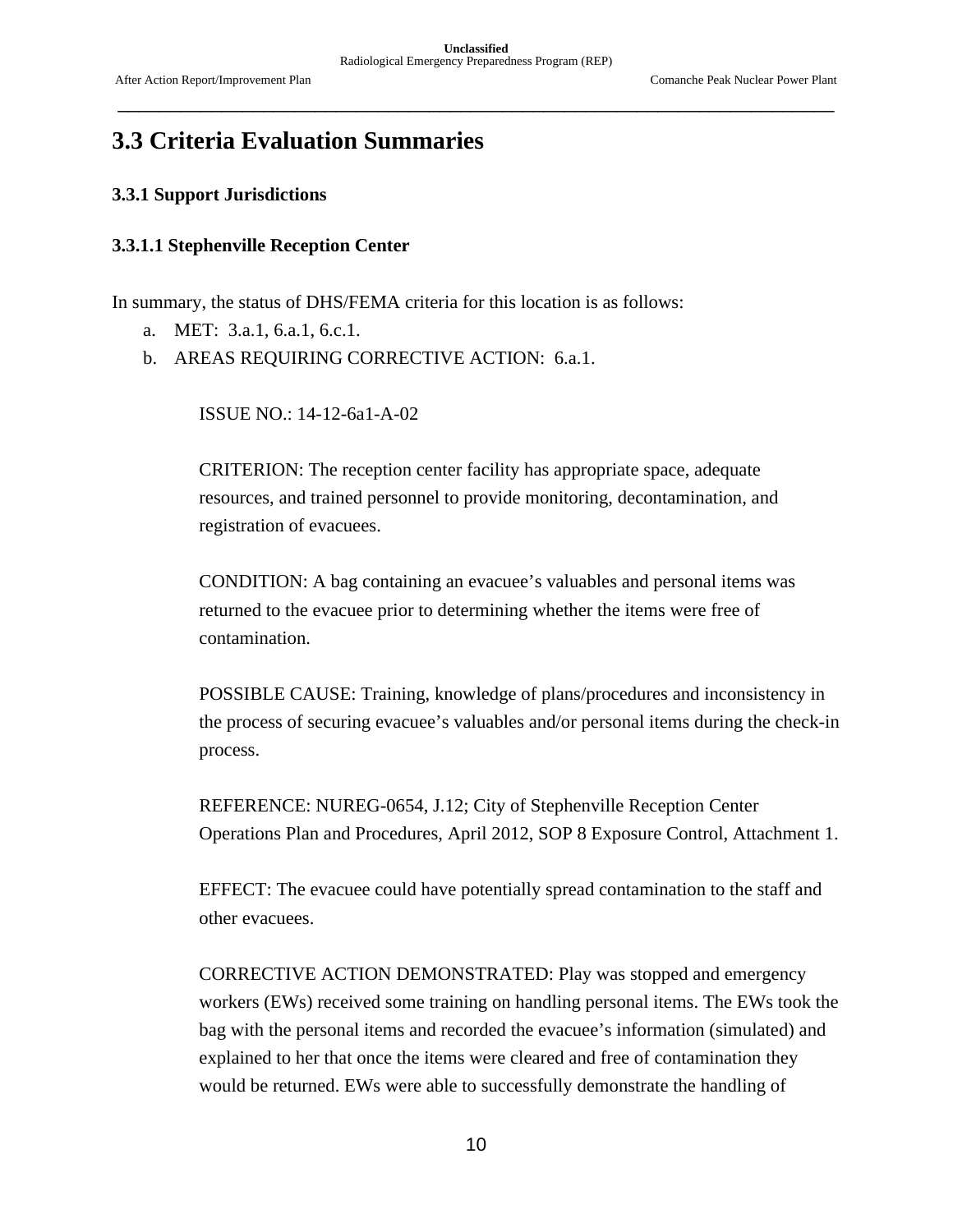previously bagged potentially contaminated valuables and personal items.

\_\_\_\_\_\_\_\_\_\_\_\_\_\_\_\_\_\_\_\_\_\_\_\_\_\_\_\_\_\_\_\_\_\_\_\_\_\_\_\_\_\_\_\_\_\_\_\_\_\_\_\_\_\_\_\_\_\_\_\_\_\_\_\_\_\_\_\_\_

- c. DEFICIENCY: None
- d. PLAN ISSUES: 1.e.1.

ISSUE NO.: 14-12-1e1-P-01

CRITERION: Equipment, maps, displays, dosimetry, KI, and other supplies are sufficient to support emergency operations.

CONDITION: The Thermo Surveyor 50 survey meters were set-up (batteries installed) and operationally checked at the Reception Center Equipment Issue Table. This set-up and operational check was performed correctly (based on training). At the initial monitoring area for the evacuees, it was noted that the written instructions provided for conducting the operational checks on the Thermo Surveyor 50 survey meters was incorrect. The information provided only for a check to verify a response to radiation and it did not require that the instrument responds within the range or readings on the sticker that was affixed to the survey meter. The trigger/action level provided on the laminated card affixed to the meter was not in agreement with the state plan (300 cpm above background). There was also no procedure available to describe the set-up, operational check, and use of the two SAIC portal monitors.

POSSIBLE CAUSE: The City of Stephenville Operations Plan and Procedure for the reception center had recently been revised (April 2012). The kit for the monitoring area contained outdated information that pre-dated this revision and it appears that this information was left out of the updated procedure.

### REFERENCE: NUREG-0654/FEMA-REP-1 H.7, K.3.b and FEMA-REP-22

EFFECT: Instruments may have been used that were not measuring correctly which could result in a spread of contamination to uncontrolled areas.

RECOMMENDATION: The procedure should be revised to include step-by-step instructions for the set-up, operational check, and use of the portal monitors. Out of date instructions for the use of the hand held survey meters should be updated to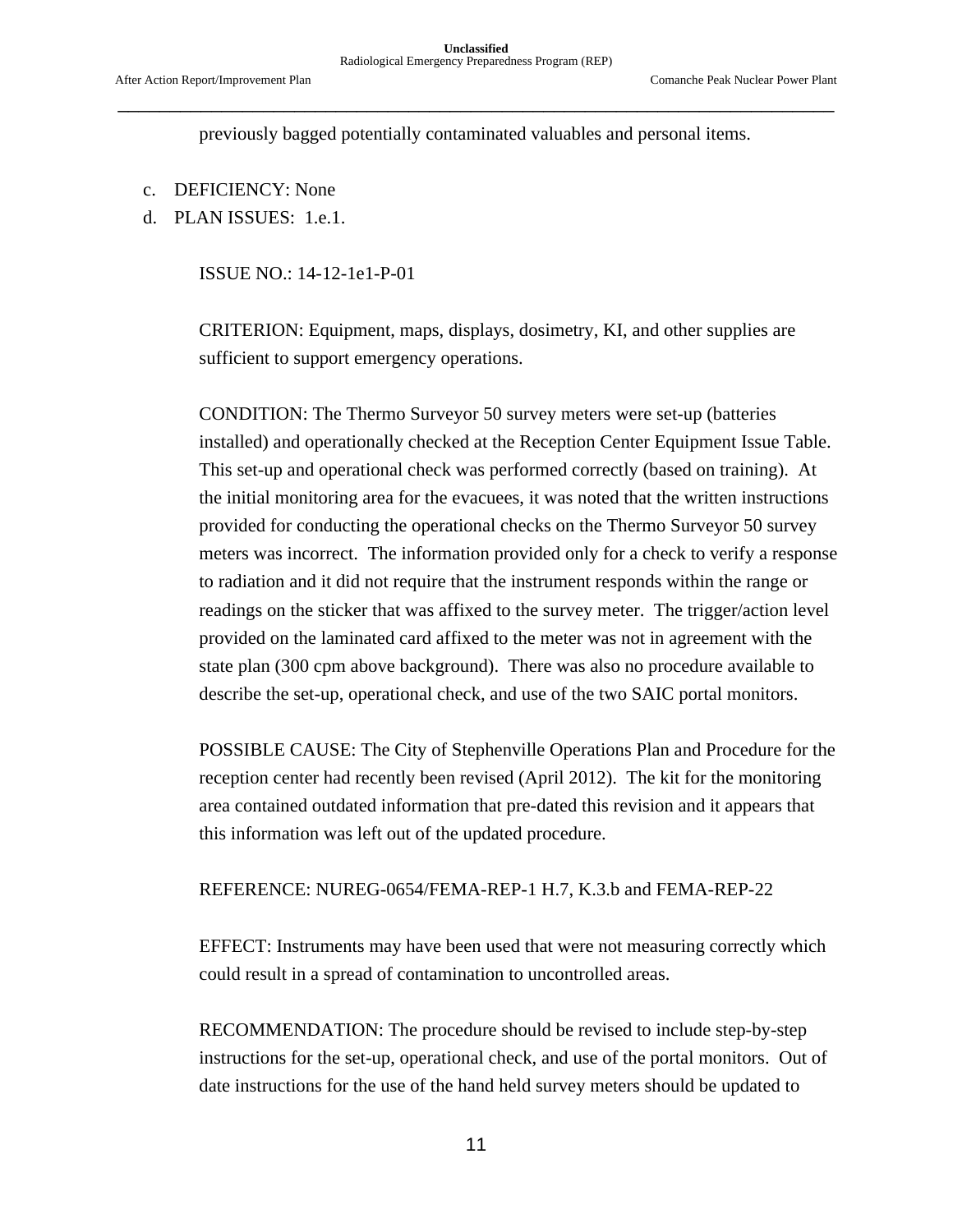provide instructions on conducting an operational check to verify measurement within the appropriate range of readings and to provide the correct trigger/action level that is consistent with the state guidance.

- e. NOT DEMONSTRATED: None
- f. PRIOR ISSUES - RESOLVED: None
- g. PRIOR ISSUES UNRESOLVED: None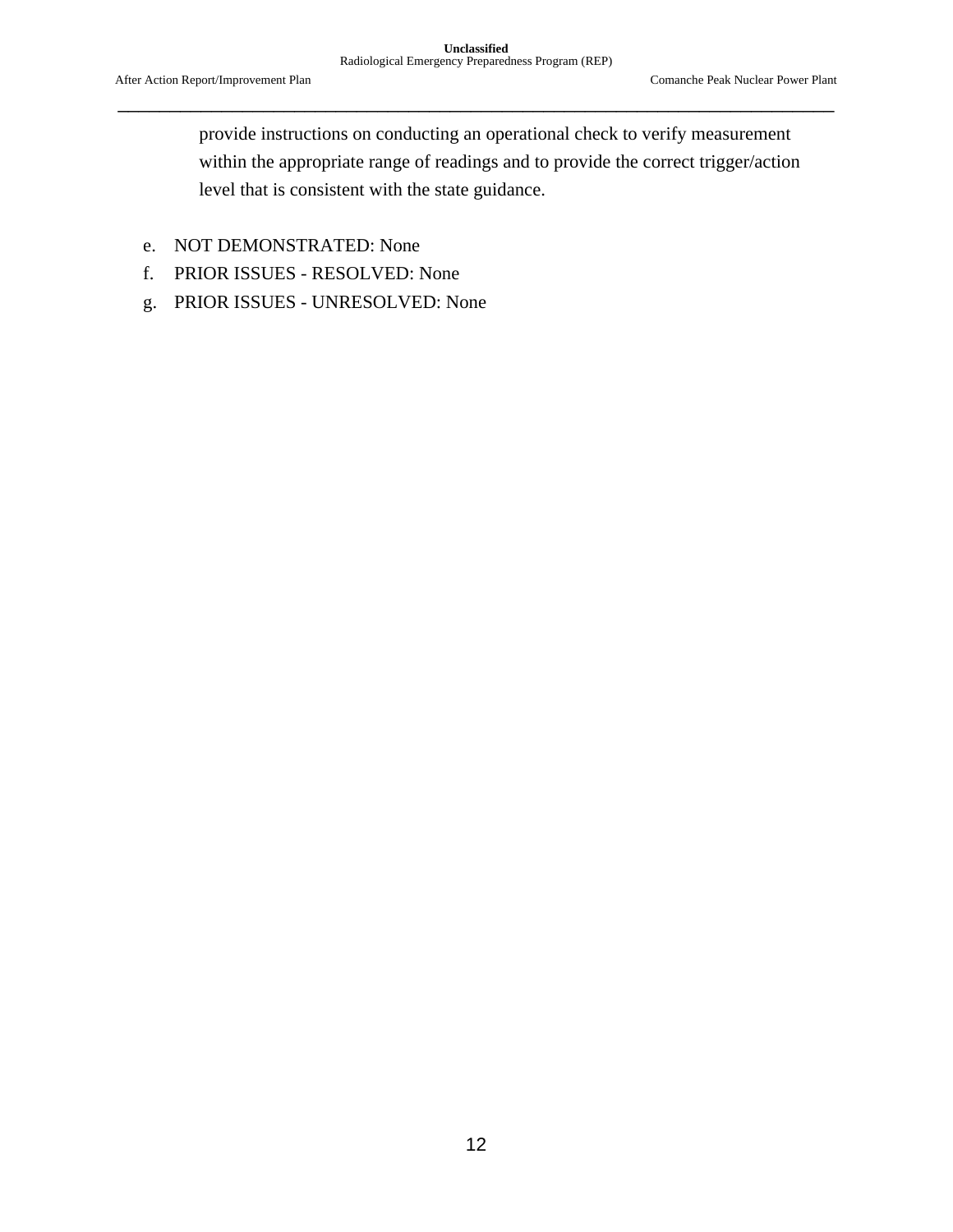## **SECTION 4: CONCLUSION**

\_\_\_\_\_\_\_\_\_\_\_\_\_\_\_\_\_\_\_\_\_\_\_\_\_\_\_\_\_\_\_\_\_\_\_\_\_\_\_\_\_\_\_\_\_\_\_\_\_\_\_\_\_\_\_\_\_\_\_\_\_\_\_\_\_\_\_\_\_

Based on the results of the drill, the offsite radiological emergency response plans and preparedness for the State of Texas and the affected local jurisdictions are deemed adequate to provide reasonable assurance that appropriate measures can be taken to protect the health and safety of the public in the event of a radiological emergency. Therefore, 44 CFR Part 350 approval of the offsite radiological emergency response plans and preparedness for the State of Texas site-specific to Comanche Peak Nuclear Power Plant will remain in effect.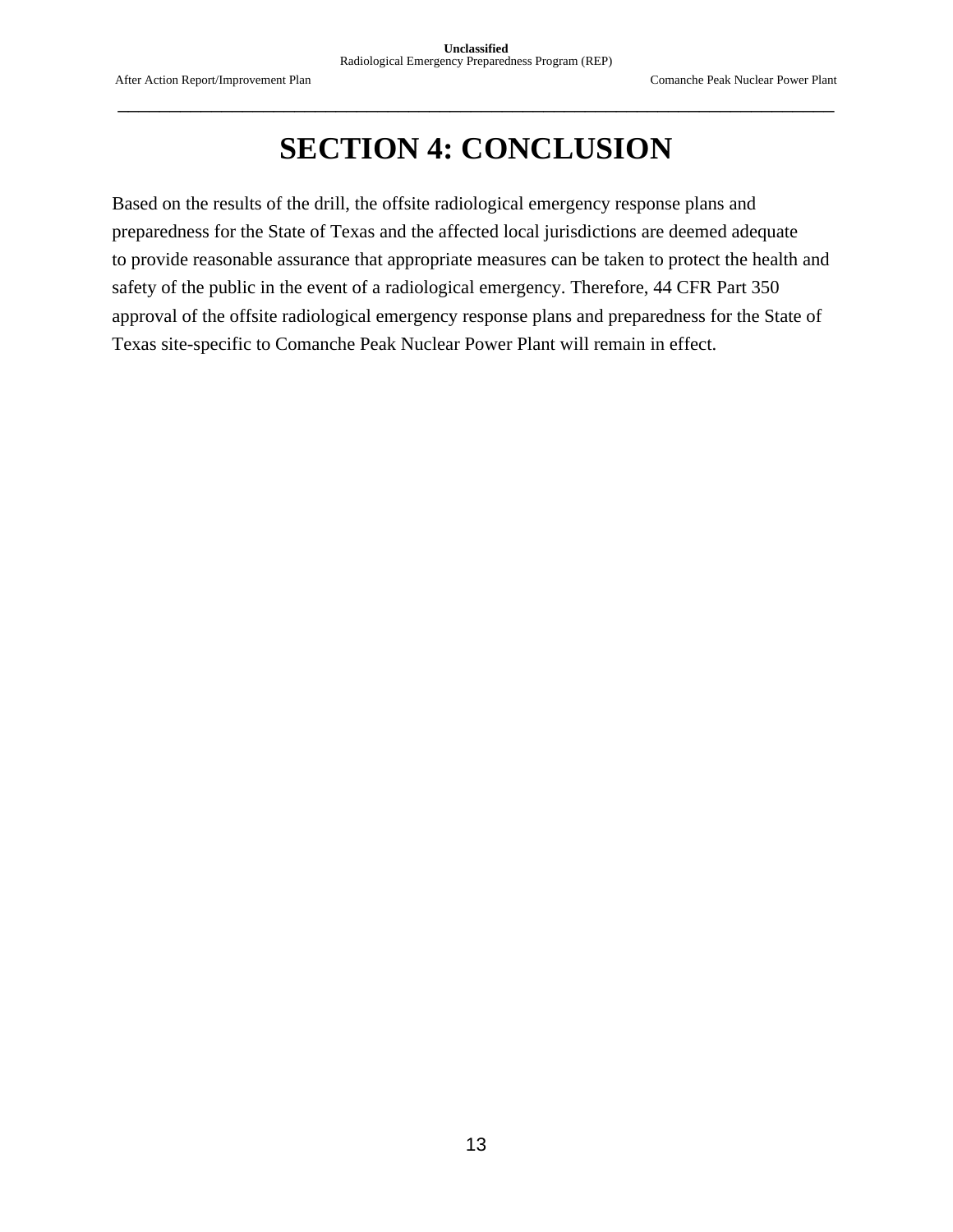## **APPENDIX A: IMPROVEMENT PLAN**

### **Issue Number: 14-12-1e1-P-01 Criterion: 1e1**

ISSUE: The Thermo Surveyor 50 survey meters were set-up (batteries installed) and operationally checked at the Reception Center Equipment Issue Table. This set-up and operational check was performed correctly (based on training). At the initial monitoring area for the evacuees, it was noted that the written instructions provided for conducting the operational checks on the Thermo Surveyor 50 survey meters was incorrect. The information provided only for a check to verify a response to radiation and it did not require that the instrument responds within the range or readings on the sticker that was affixed to the survey meter. The trigger/action level provided on the laminated card affixed to the meter was not in agreement with the state plan (300 cpm above background). There was also no procedure available to describe the set-up, operational check, and use of the two SAIC portal monitors.

RECOMMENDATION: The procedure should be revised to include step-by-step instructions for the set-up, operational check, and use of the portal monitors. Out of date instructions for the use of the hand held survey meters should be updated to provide instructions on conducting an operational check to verify measurement within the appropriate range of readings and to provide the correct trigger/action level that is consistent with the state guidance.

| CORRECTIVE ACTION DESCRIPTION: |                             |
|--------------------------------|-----------------------------|
|                                |                             |
| $\mathsf{ICAPABILITY:}$        | PRIMARY RESPONSIBLE AGENCY: |
| <b>CAPABILITY ELEMENT:</b>     | <b>START DATE:</b>          |
| AGENCY POC:                    | ESTIMATED COMPLETION DATE:  |
|                                |                             |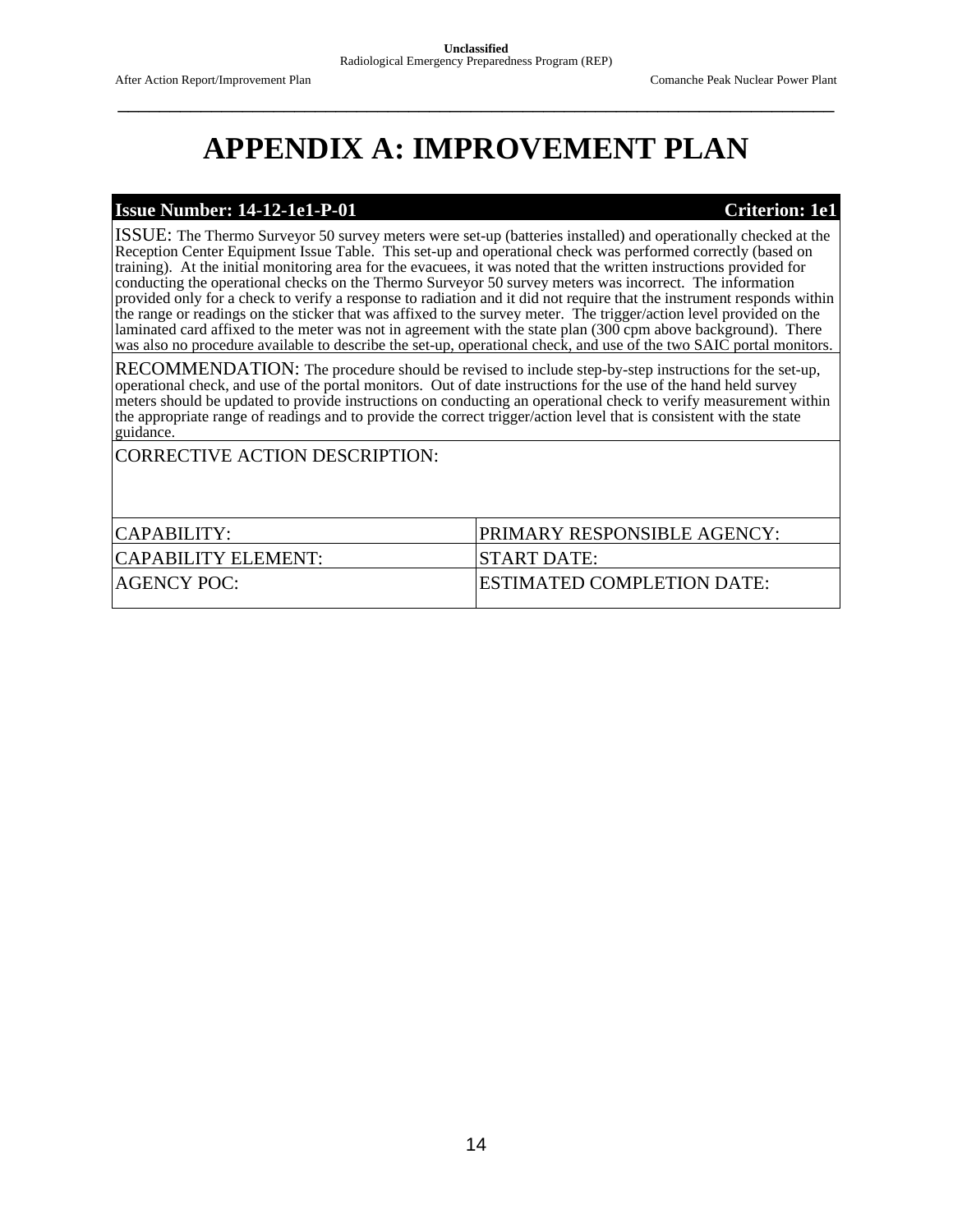## **APPENDIX B: DRILL EVALUATORS AND TEAM LEADERS**

| <b>LOCATION</b>               | IEVALUATOR                                                          | <b>AGENCY</b>                                            |
|-------------------------------|---------------------------------------------------------------------|----------------------------------------------------------|
| Stephenville Reception Center | <b>Brad DeKorte</b><br><i><b>*Scott Flowerday</b></i><br>Elsa Lopez | <b>IFEMA RVI</b><br><b>JFEMA RVI</b><br><b>IFEMA RVI</b> |
| * Team Leader                 |                                                                     |                                                          |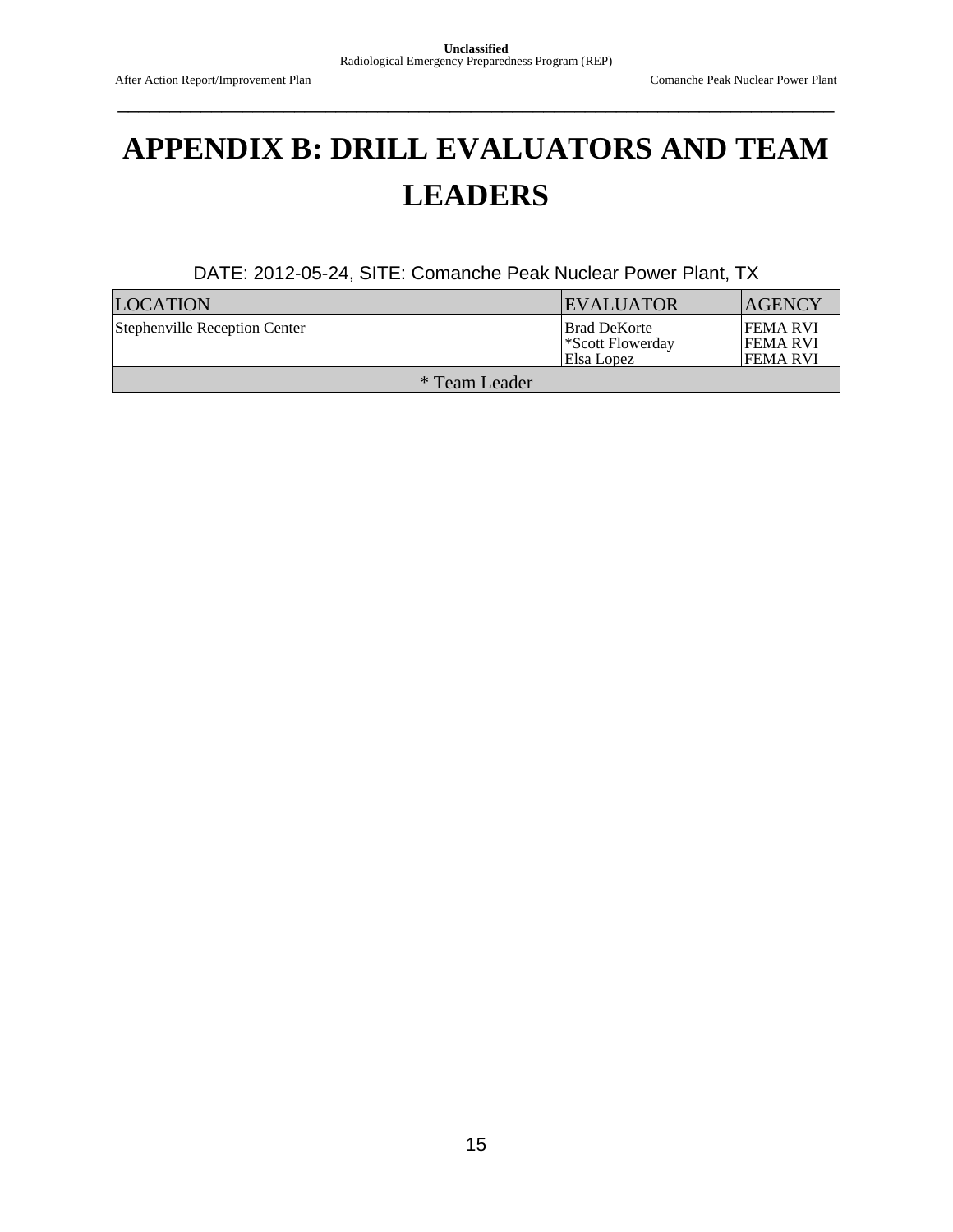After Action Report/Improvement Plan Comanche Peak Nuclear Power Plant

## **APPENDIX C: EXERCISE PLAN**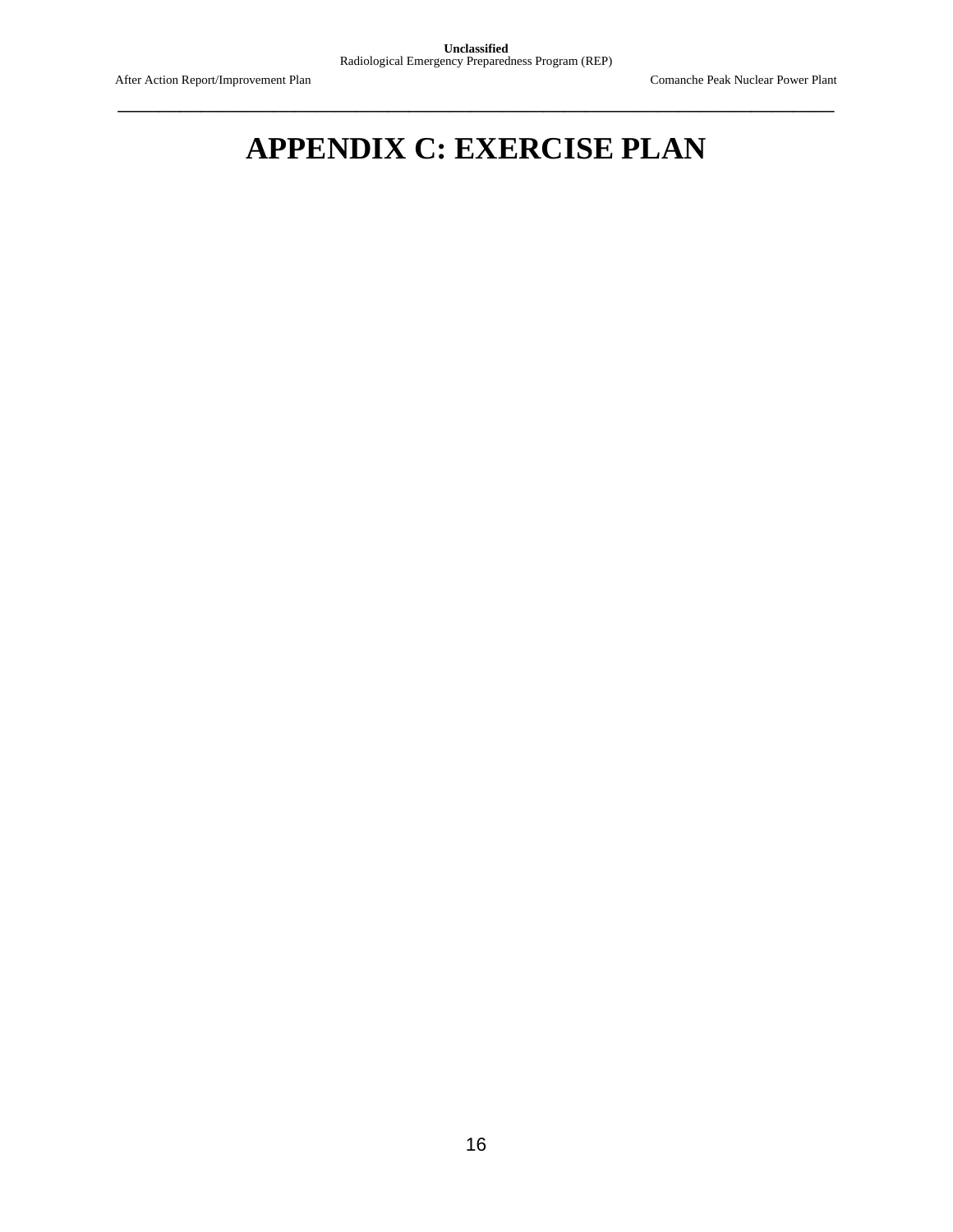### **STEPHENVILLE RECEPTION CENTER DRILL EXERCISE PLAN Revision 1**

### 1.0 Introduction

This drill will verify that the Stephenville Reception Center Personnel can effectively activate and operate the Reception Center in the event of an evacuation of the public from the 10-mile Emergency Planning Zone (EPZ) around the Comanche Peak Nuclear Power Plant (CPNPP).

- 2.0 FEMA Evaluation Criteria
- 1. e.1: Equipment, maps, displays, dosimetry, potassium iodide (KI) and other supplies are sufficient to support emergency operations. (NUREG-0654, H., J.10.a.b.e.f.j.k., 11, K.3.a.)
- 3. a.1: The OROs issue appropriate dosimetry and procedures, and manage radiological exposure to emergency workers in accordance with the plans and procedures. Emergency workers periodically and at the end of each mission read their dosimeters and record the readings on the appropriate exposure record or chart. (NUREG-0654, K.3.)
- 6. a.1: The Reception Center facility has appropriate space, adequate resources, and trained personnel to provide monitoring, decontamination, and registration of evacuees and/or emergency workers. (NUREG-0654, J.10.h.; K.5.b)
- 6. c.1 Managers of congregate care facilities demonstrate that the centers have resources to provide services and accommodations consistent with American Red Cross current planning guidelines. Managers demonstrate the procedures to assure that evacuees have been monitored for contamination and have been decontaminated as appropriate prior to entering congregate care facilities. (NUREG-0654, J.10.h., 12.)

### 3.0 Guidelines

The following guidelines have been developed to instruct drill participants of the extent of play required to fulfill the drill evaluation criteria.

- 1. Drill lead controller is responsible for conducting the drill per the drill package.
- 2. Controllers will be assigned as needed to ensure the completion of drill evaluation criteria.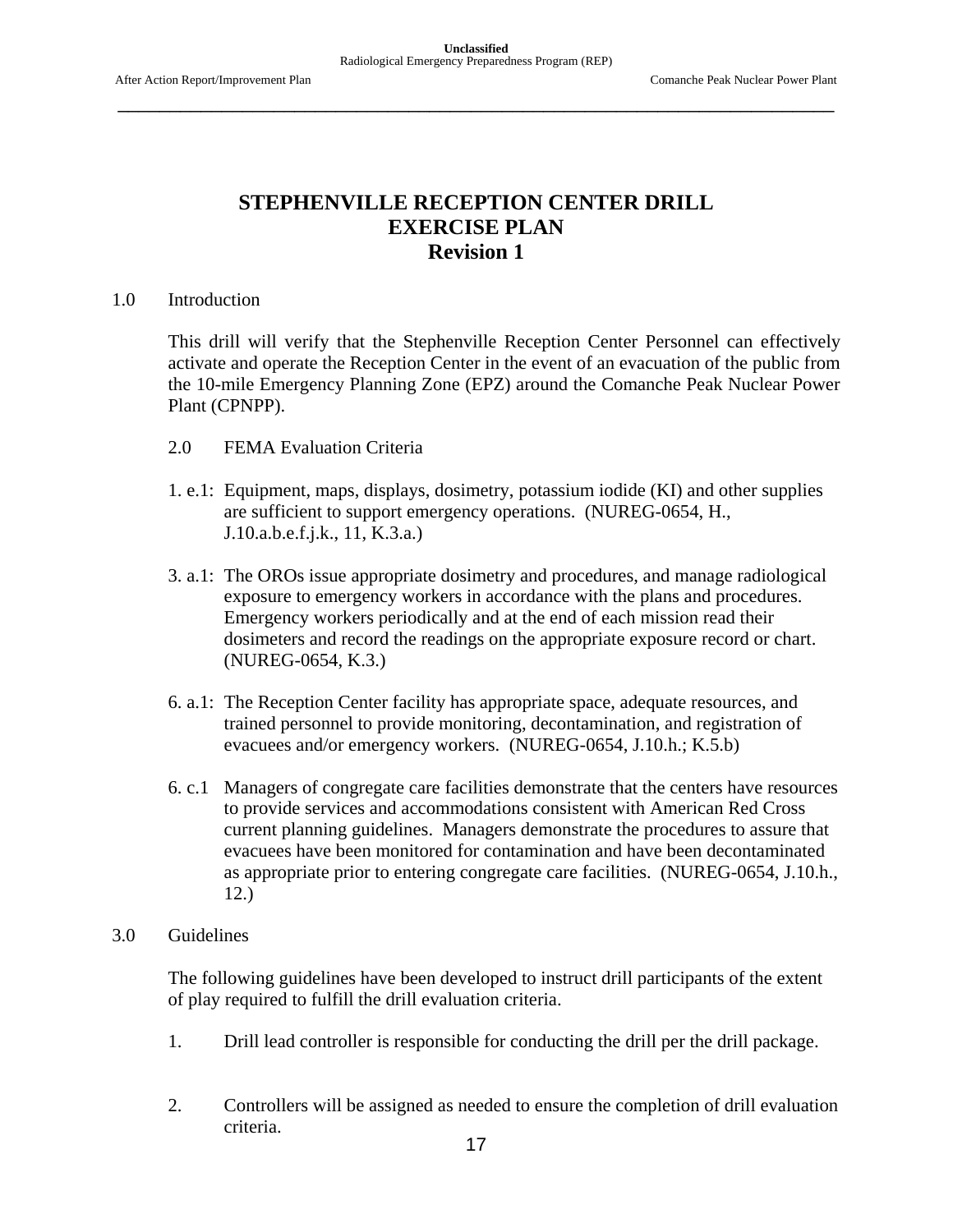- 3. This is a FEMA evaluated drill. Therefore, prompting is not permitted.
- 4. On-the-spot corrections are allowed in accordance with Recommended Initiative 1.5-Correct Issues Immediately (March 31, 2000)
- 5. The controllers should allow free-play. However, free-play will be stopped under the following conditions:
	- a. if the action taken would prevent a drill evaluation criterion from being met or is outside the scope of the drill.
	- b. if the actions are judged to be unsafe or leading to violations of the law.
	- c. if the actions would degrade systems or equipment, or degrade response to a real emergency.
- 6. If an actual emergency occurs, the drill will be terminated.
- 7. All radio and telephone communications will begin and end with **THIS IS A DRILL.**
- 8. All signs and postings should be marked either **FOR TRAINING USE ONLY** or **DRILL IN PROGRESS.**
- 4.0 Extent of Play

These guidelines define the extent of play required to meet an objective and identify planned simulations.

**Criterion 1.e.1:** Equipment, maps, displays, dosimetry, potassium iodide (KI) and other supplies are sufficient to support emergency operations. (NUREG-0654, H., J.10.a.b.e.f.j.k., 11, K.3.a.)

No exceptions are requested. KI will not be issued in Stephenville per State policy guidance from DSHS.

**Criterion 3.a.1:** The OROs issue appropriate dosimetry and procedures, and manage radiological exposure to emergency workers in accordance with the plans and procedures. Emergency workers periodically and at the end of each mission read their dosimeters and record the readings on the appropriate exposure record or chart. (NUREG-0654, K.3.)

Exposure control at the Stephenville Reception Center will not address the issuance of Potassium Iodine (KI), as KI will not be issued to this facility due to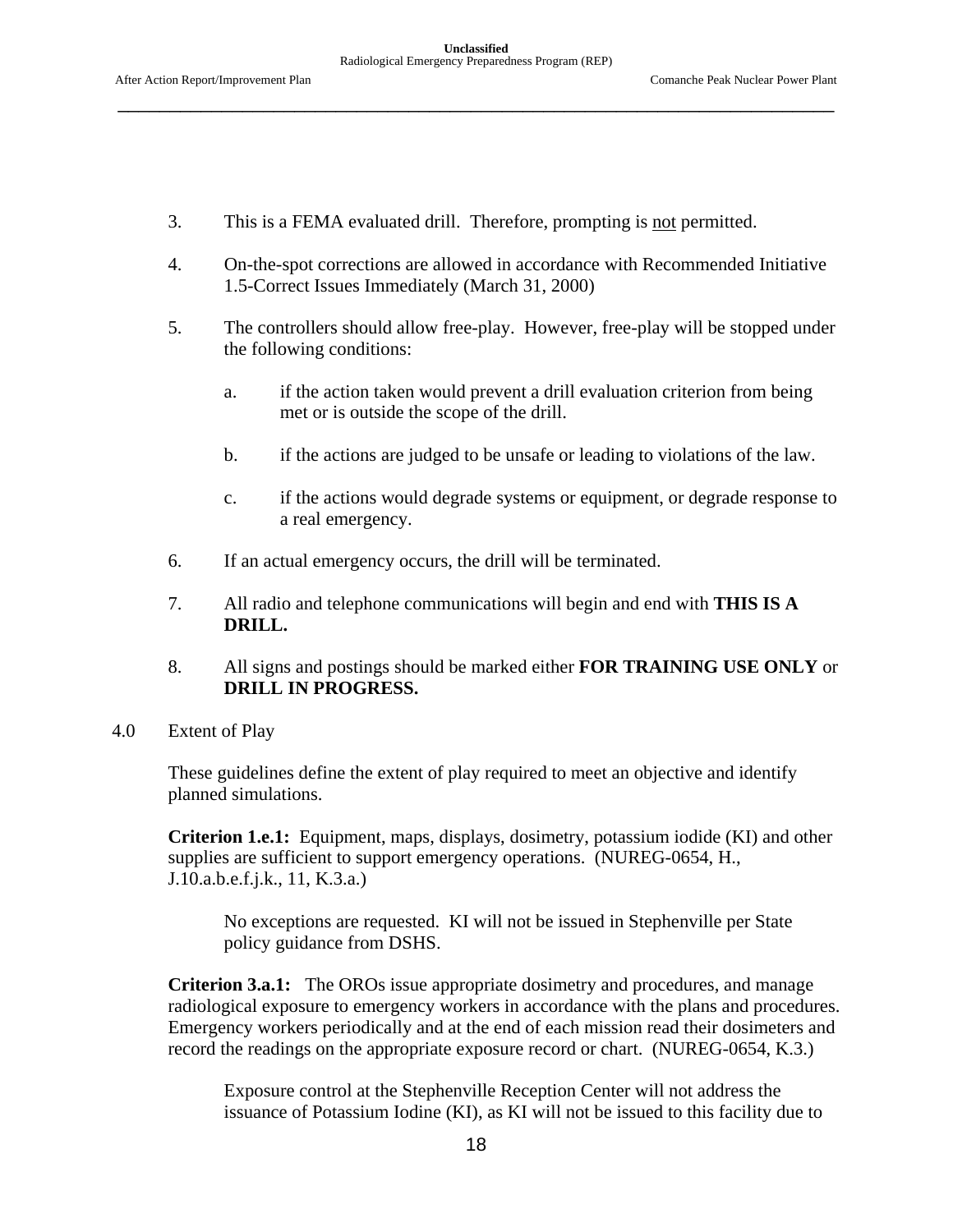the distance and early evacuation of populations from the 10-mile EPZ. KI will not be stocked nor issued at the Stephenville Reception Center.

**Criterion 6.a.1:** The Reception Center facility has appropriate space, adequate resources, and trained personnel to provide monitoring, decontamination, and registration of evacuees and/or emergency workers. (NUREG-0654, J.10.h.; K.5.b)

All positions at the reception center will be staffed and rosters will be available to demonstrate personnel depth for subsequent shifts.

All evacuee and vehicle decontamination measures will be simulated. A minimum of six (6) evacuees and at least two (2) vehicles will be monitored. Simulated contaminated evacuees will be processed through the decontamination shower facility. This will be accomplished by simulation with the actions to be accomplished fully discussed with evaluators.

All evacuee contamination levels will be via controller injects. Free play of these activities is not permitted.

**Criterion 6.c.1:** Managers of congregate care facilities demonstrate that the centers have resources to provide services and accommodations consistent with current American Red Cross planning guidelines. Managers demonstrate the procedures to assure that evacuees have been monitored for contamination and have been decontaminated as appropriate prior to entering congregate care facilities. (NUREG-0654, J.10.h., 12.)

American Red Cross personnel will demonstrate congregate care via sample shelter setup, equipment and supplies in a loaded trailer, rosters, interviews, and other resource documents. Congregate care is not the primary method used by the City of Stephenville.

### 5.0 Participants

This drill will require the participation of the following agencies:

City of Stephenville Emergency Management Personnel City of Stephenville Administrative Support Staff as needed City of Stephenville Fire Department Personnel City of Stephenville Police Department City of Stephenville Parks and Recreation Personnel City of Stephenville Animal Control North Texas Region, American Red Cross Personnel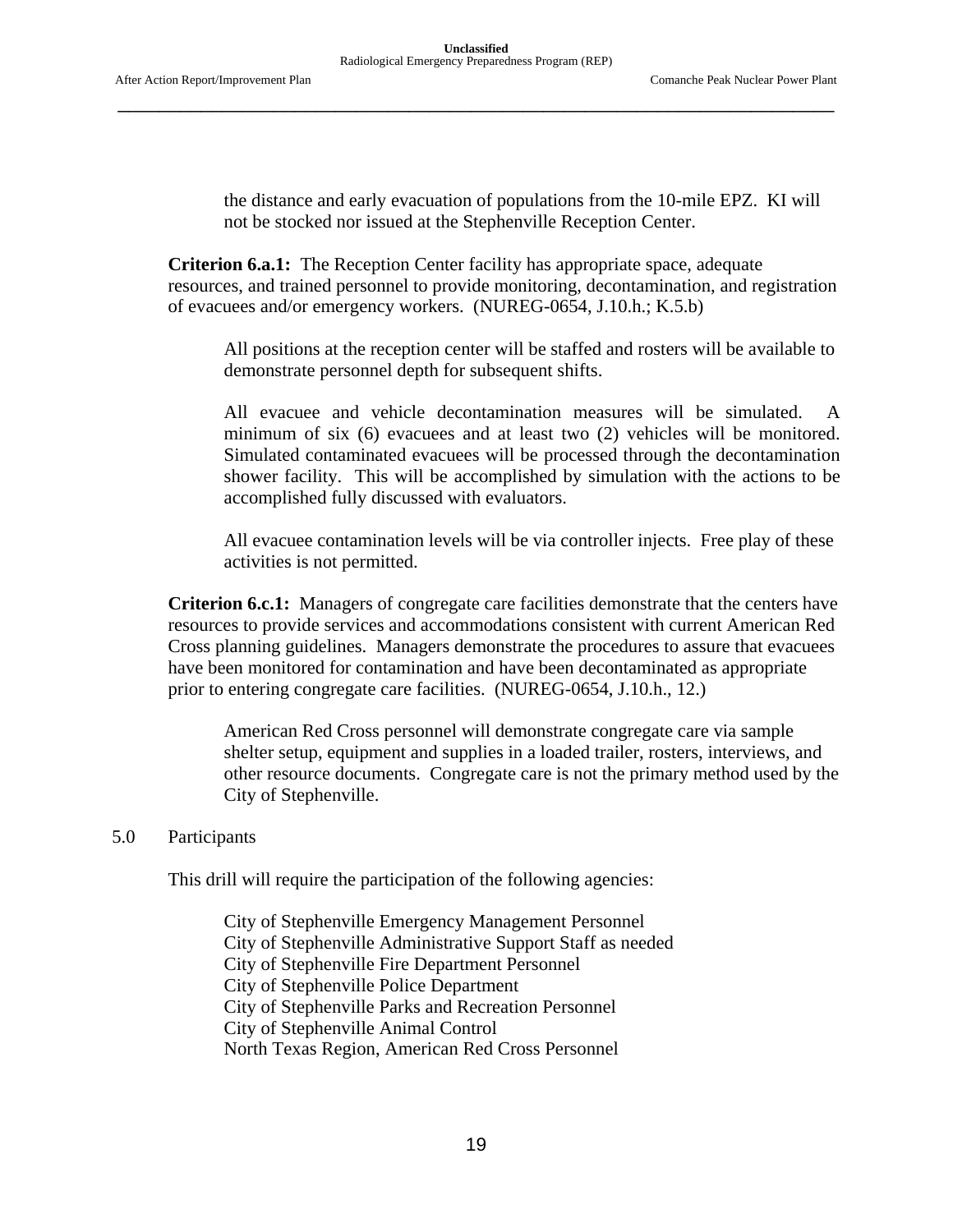### 6.0 Controller and Role Players

A minimum of five (5) controllers will be required for this drill. A minimum of six (6) role players with automobiles will be required for this drill.

### 7.0 Initial Conditions

An event at the CPNPP near Glen Rose, Texas began approximately 4 hours ago. A radioactive release in a Southeasterly direction from CPNPP has prompted the evacuation of approximately 8,000 residents and visitors from the 10-mile Emergency Planning Zone (EPZ).

### 8.0 Narrative Summary

The Reception Center staff will be alerted to mobilize and prepare for evacuees by the Somervell County Judge (See Message 1, page 11 of this document). Set-up and activation of the Stephenville Reception Center will be completed according to the current Stephenville Reception Center Operations Plan and Procedures until the staff is ready for evacuees. Texas Department of State Health Services participants in the exercise from the Arlington office will be pre-staged in the vicinity of the City of Stephenville to allow participation in the exercise. Simulated evacuees and vehicles will be pre-staged in the vicinity of the Reception Center to allow rapid response to the facility once the facility is ready to accept evacuees.

Simulated evacuees begin to arrive at the Stephenville Reception Center shortly after completion of the activation.

### 9.0 Time Line

- 0930 Role Players (simulated evacuees and DSHS staff) arrive and assume positions.
- 1000 Drill begins. Notification to City of Stephenville received from the Somervell County EOC
- 1015 Evacuees begin to arrive
- 1130 Drill terminates
- 1145 Critique
- 1215 Activities Concluded
- 10.0 Facility Address

Stephenville Recreation Center 378 West Long Stephenville, Texas 76401-4236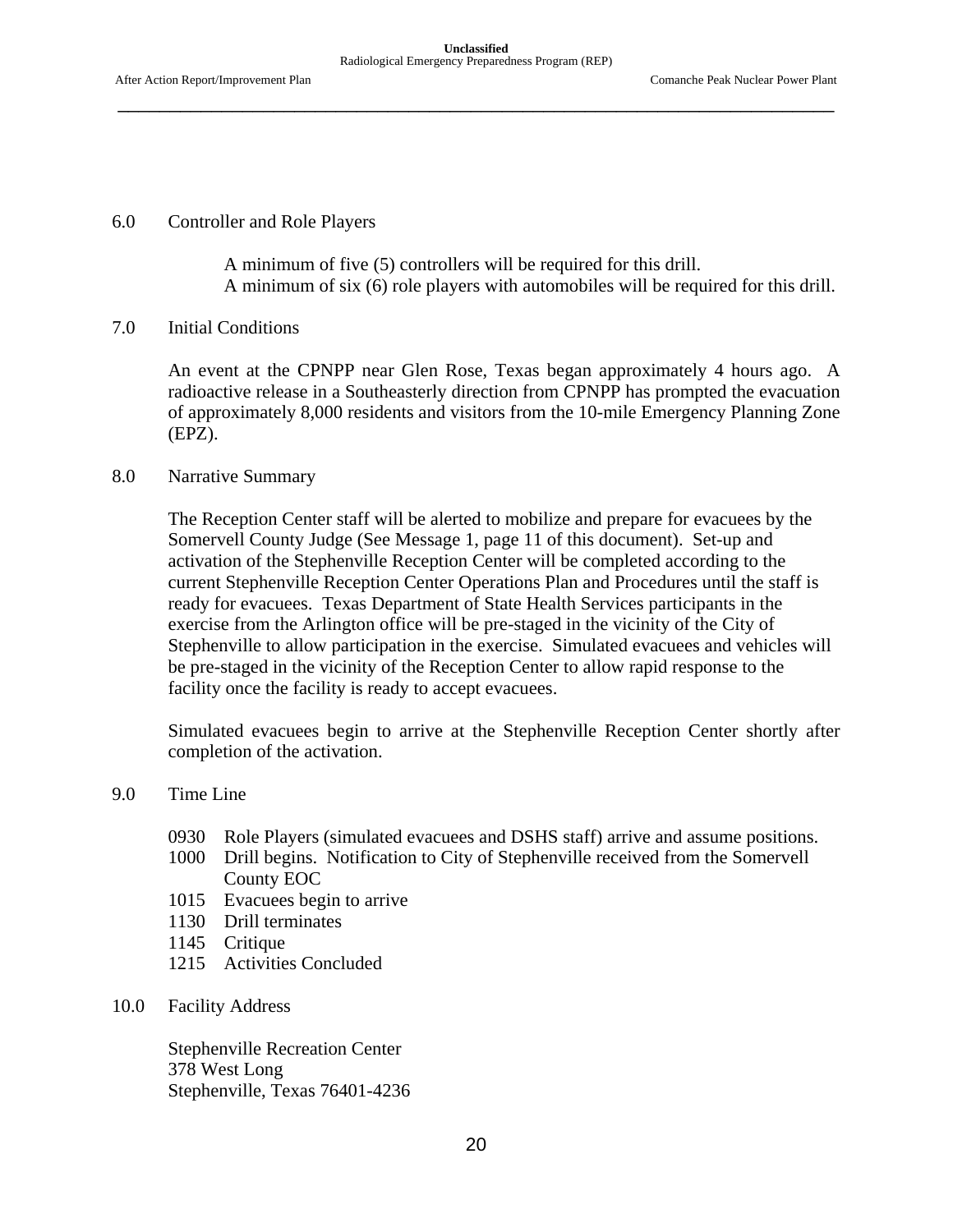| <b>EVACUEE</b> | <b>CONTAMINATION</b> | <b>VEHICLE STATUS</b>              |
|----------------|----------------------|------------------------------------|
| NO.            | <b>STATUS</b>        |                                    |
| $1$ (Male)     | <b>Contaminated</b>  | <b>Contaminated Exterior</b>       |
| $\overline{2}$ | <b>Clean</b>         | <b>Clean</b>                       |
| 3              | <b>Clean</b>         | <b>Clean</b>                       |
| 4 (Female)     | <b>Contaminated</b>  | <b>Clean</b>                       |
| $5$ (Male)     | <b>Contaminated</b>  | <b>Contaminated Exterior &amp;</b> |
|                |                      | <b>Interior (Driver's Seat)</b>    |
| 6 (Female)     | <b>Contaminated</b>  | <b>Clean</b>                       |

### **EVACUEE INFORMATION FOR CONTROLLERS**

\_\_\_\_\_\_\_\_\_\_\_\_\_\_\_\_\_\_\_\_\_\_\_\_\_\_\_\_\_\_\_\_\_\_\_\_\_\_\_\_\_\_\_\_\_\_\_\_\_\_\_\_\_\_\_\_\_\_\_\_\_\_\_\_\_\_\_\_\_

**NOTE TO CONTROLLERS IN DECONTAMINATION FACILITIES:** Contaminated persons after completion of shower will be clean. The attendant will do a whole body frisk and complete all necessary documentation (survey forms) following the shower and will also frisk valuables in a bag. Once the personnel decon has been accomplished, no readings over background are necessary. The objective here is to evaluate the process not trip up the decon attendants.

**CONTAMINATION LEVELS:** When a portal monitor is used to determine evacuee contamination levels the individual will be asked to step back and be re-surveyed by the portal monitor. Reception Center staff should then, at a minimum, survey hands and feet to locate/isolate contamination on the individual with a hand-held survey meter. (NOTE: The sex of the evacuee may vary due to the volunteer Role Players available on the date of the exercise)

The following levels apply to individual Role Players: (Note: All radiation levels are above background)

| <b>EVACUEE</b> # | <b>Location of Contamination and Level(s)</b> | <b>Remarks</b>                  |
|------------------|-----------------------------------------------|---------------------------------|
| #1               | Back of Left Hand – 450 cpm, Back of Right    | Will be clean after use of baby |
|                  | $Hand - 350$ cpm,                             | wipes to decontaminate          |
| #4               | Left Hand and Forearm – 400 cpm, Head –       | Will be clean after shower      |
|                  | 350 cpm over right ear                        |                                 |
| #5               | Right Hand $-650$ cpm, Seat of Pants $-400$ , | Will be clean after shower      |
|                  | and both shoes/feet 600 cpm                   |                                 |
| #6               | Top of right shoe $-500$ cpm, Back of Right   | Will be clean after removing    |
|                  | Hand $-350$ cpm                               | shoes and use of baby wipes to  |
|                  |                                               | decontaminate Back of Right     |
|                  |                                               | Hand                            |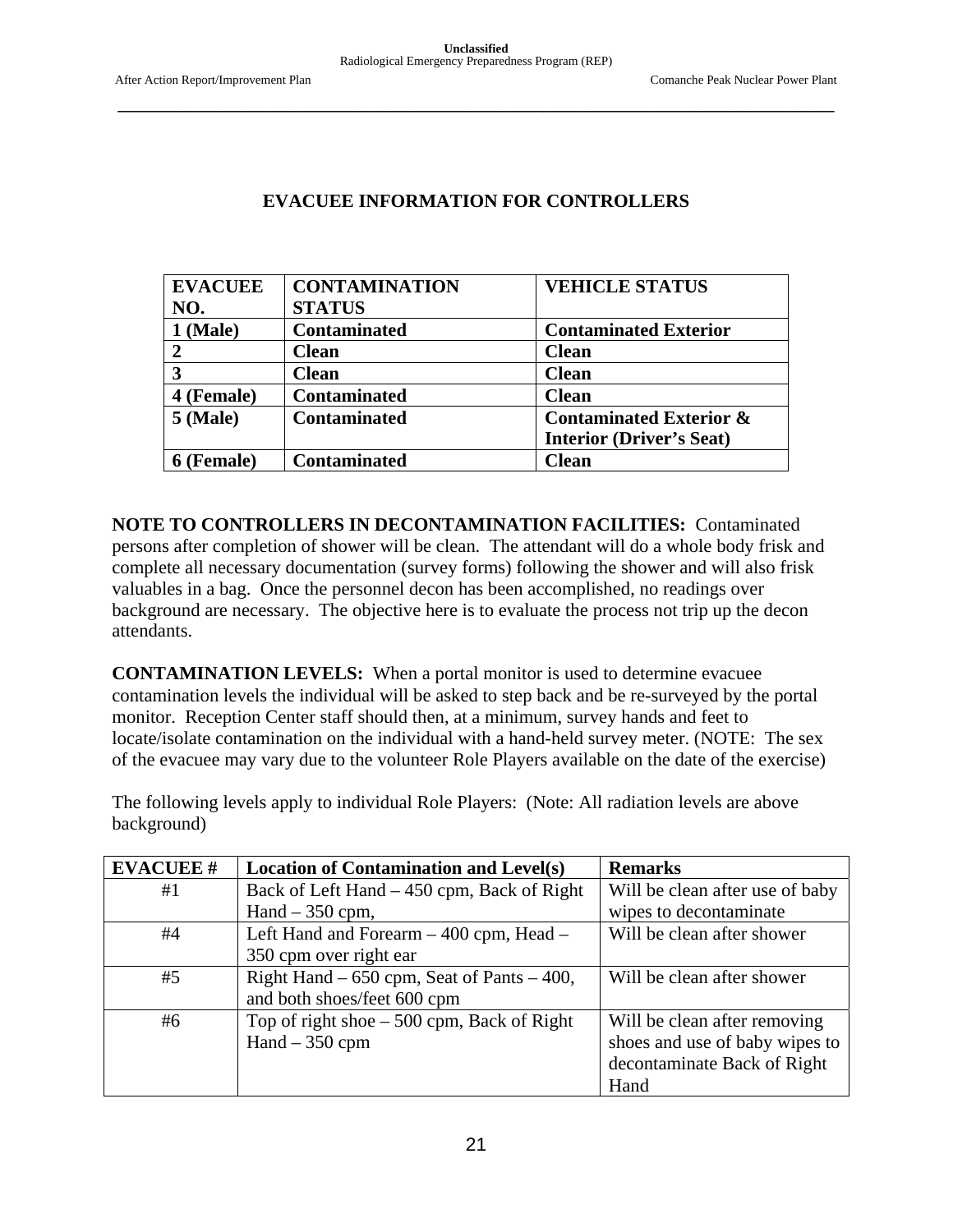## Body Chart for Recording Results of Radiation Survey

**Evacuee/Emergency Worker Name: Evacuee #1** 

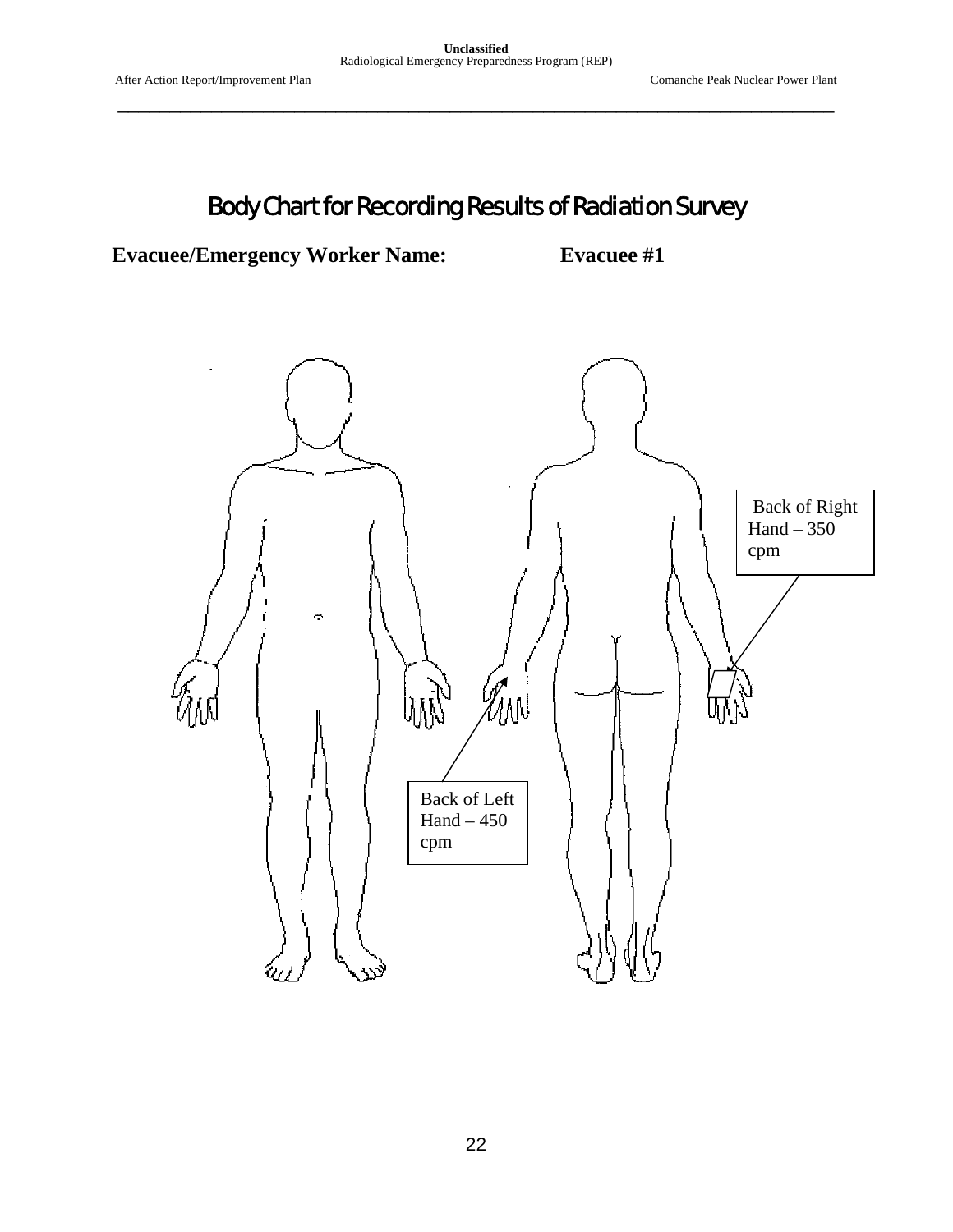## Body Chart for Recording Results of Radiation Survey

**Evacuee/Emergency Worker Name: Evacuee #4**  Over Right  $\text{Ear} - 350 \text{ cpm}$ ÷ I ŴŊ Left Hand & forearm 400 cpm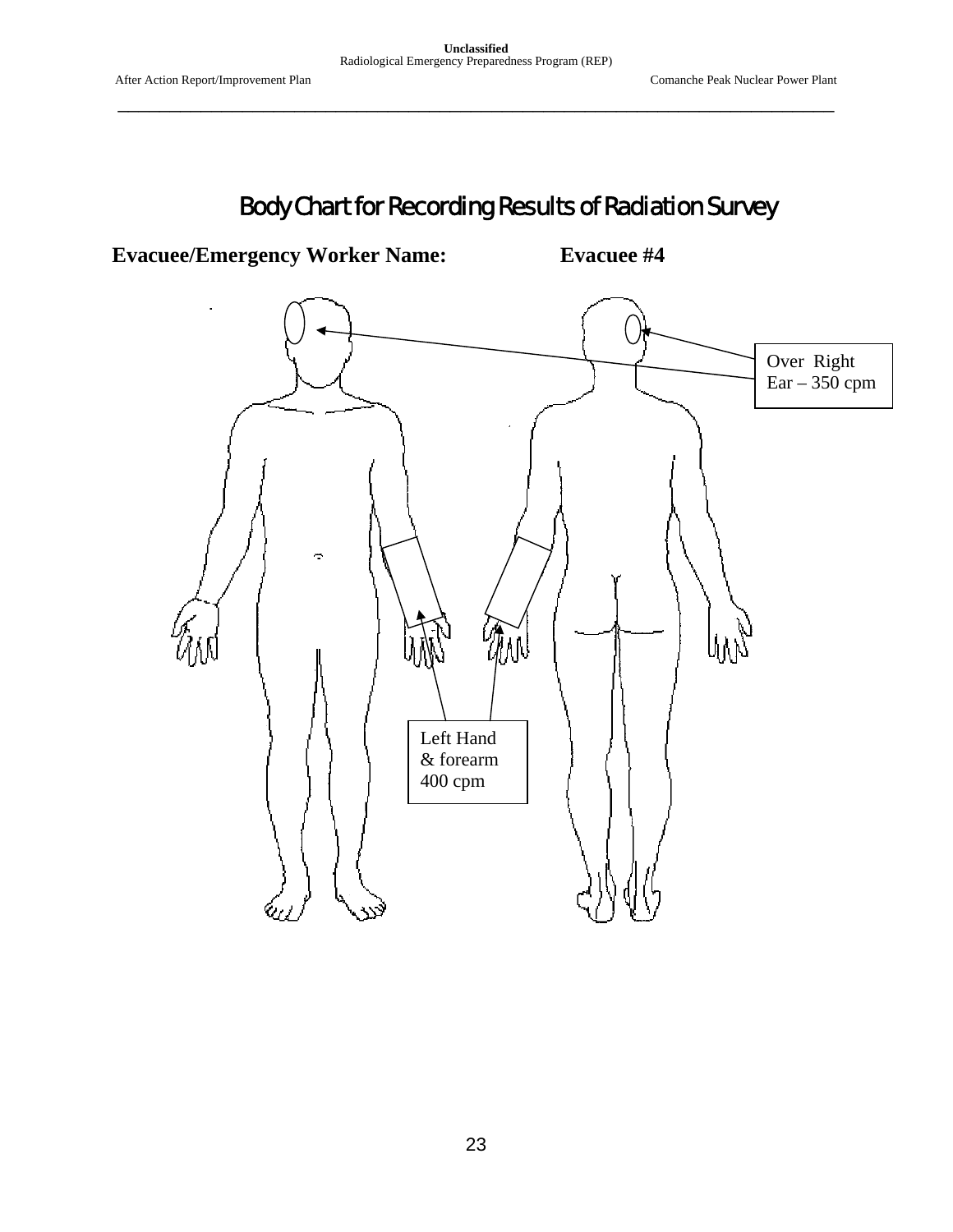## Body Chart for Recording Results of Radiation Survey

**Evacuee/Emergency Worker Name: Evacuee #5**  Right Hand – 650 cpm W W Seat of Pants – 450 cpm Both shoes # feet – 600 cpm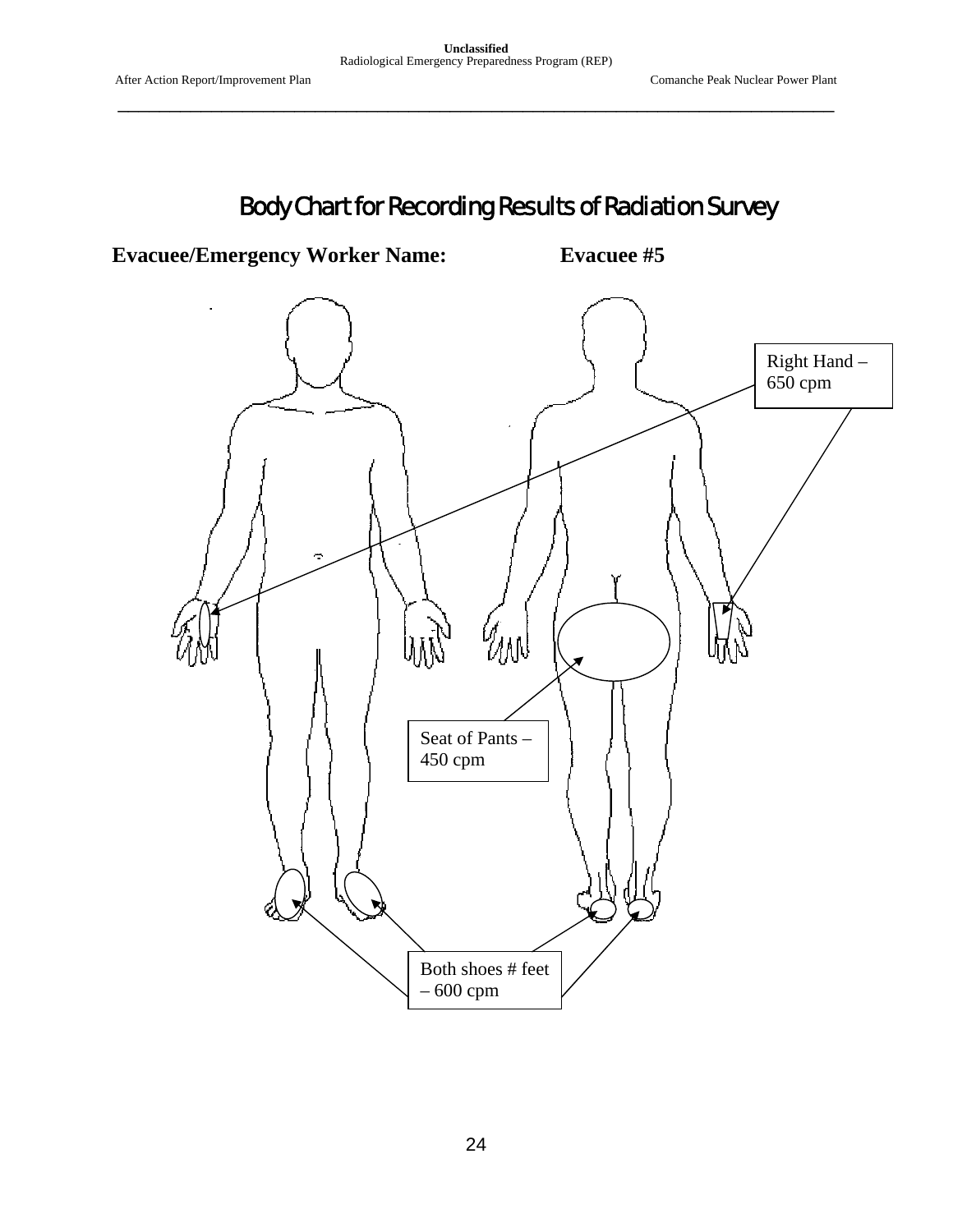## Body Chart for Recording Results of Radiation Survey

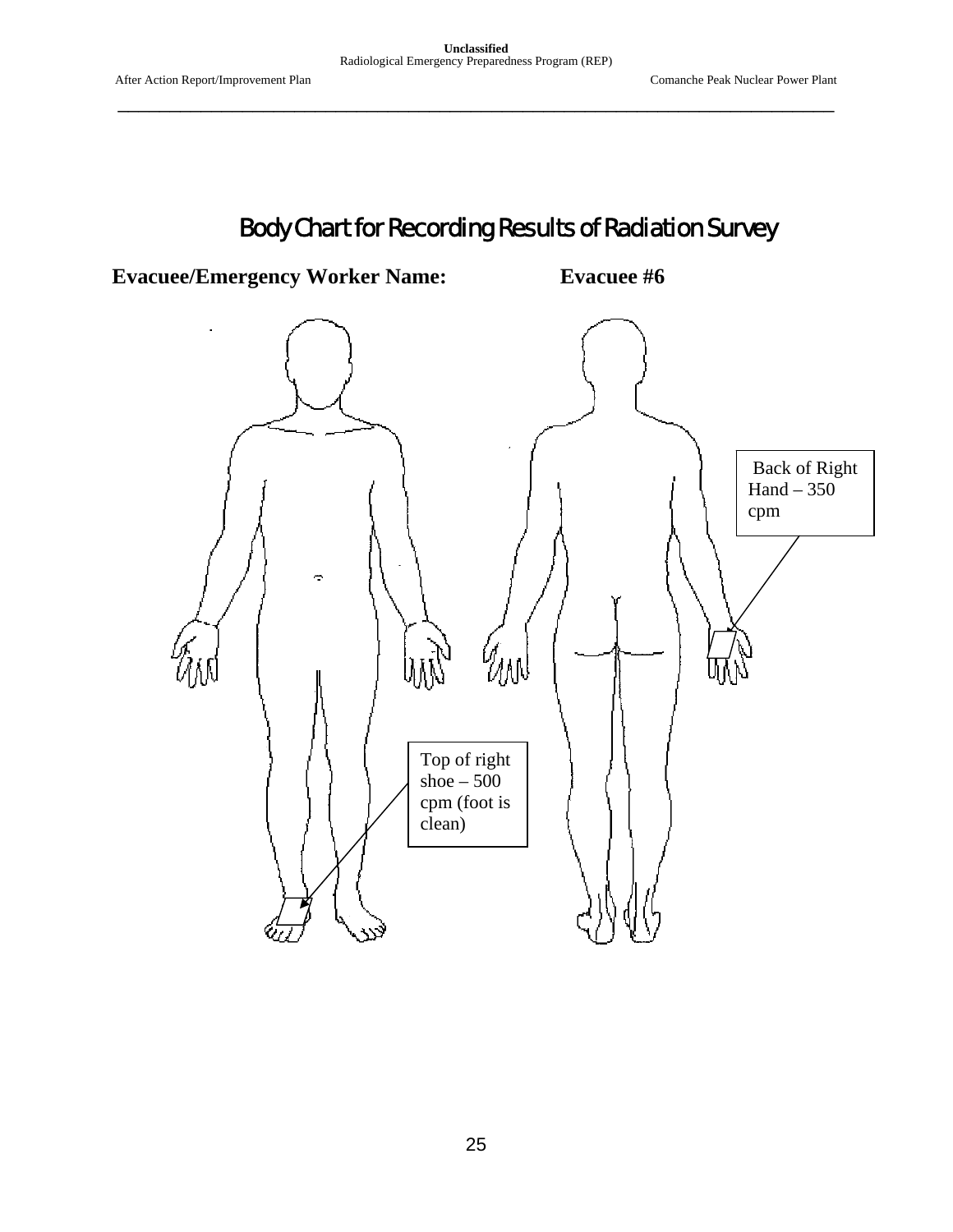After Action Report/Improvement Plan Comanche Peak Nuclear Power Plant



### CONTAMINATION INFORMATION FOR VEHICLE #1



### CONTAMINATION INFORMATION FOR VEHICLE #5

NOTE: Vehicles depicted may differ from actual vehicles driven during this event.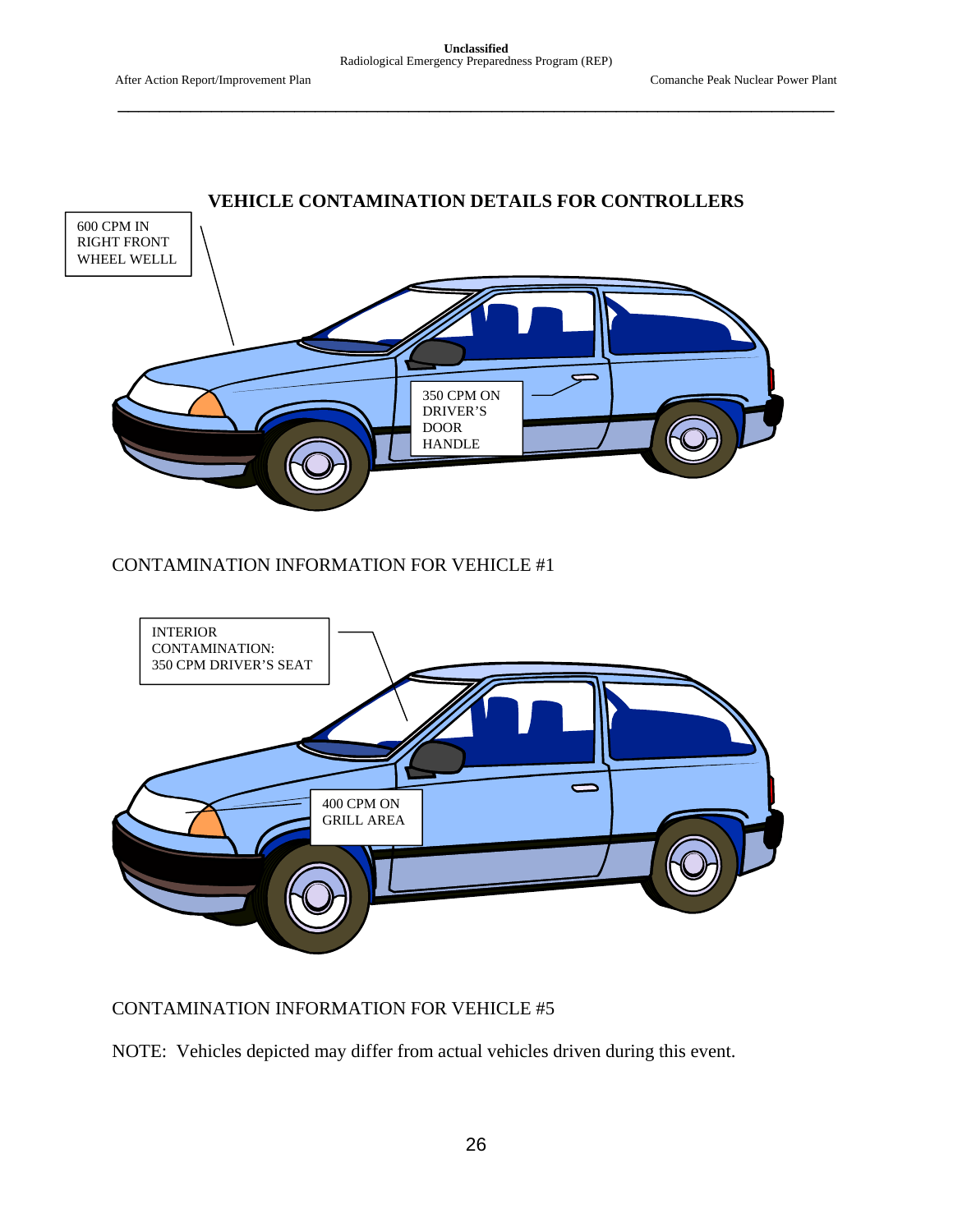### **Stephenville Reception Center Drill May 24, 2012**

### **MESSAGE 1**

**TIME:** 1000

**FROM:** Somervell County Judge

**TO:** City Administrator's Office 254/918-1225 (Office)/254/965-0400 (Cell) **[Mark Kaiser]** or City Secretary **[Cindy Stafford]** 254-918-1212 (Office) or 254/592-6630 (Cell)

### **TEXT:**

### **THIS IS A DRILL!**

THIS IS THE SOMERVELL COUNTY JUDGE AT THE SOMERVELL COUNTY EOC. AN EVACUATION OF THE SOUTHEASTERN AREA OF SOMERVELL COUNTY HAS BEEN RECOMMENDED DUE TO A RELEASE OF RADIOLOGICAL MATERIAL AT THE COMANCHE PEAK NUCLEAR POWER PLANT. WE REQUEST THAT THE STEPHENVILLE RECEPTION CENTER BE ACTIVATED FOR THE RECEIPT OF EVACUEES.

WE ANTICIPATE THAT APPROXIMATELY 8,000 PERSONS ARE AFFECTED BY THIS EVACUATION.

THE EVACUATION INFORMATION HAS JUST BEEN BROADCASTED TO THE PUBLIC OVER THE EAS STATION. WE ANTICIPATE THAT THE FIRST EVACUEES WILL BE ARRIVING IN CLEBURNE WITHIN AN HOUR.

MY CALL BACK NUMBER IS 682-936-9100.

PLEASE GIVE ME YOUR NAME FOR THE LOG.

THANK YOU.

### **THIS IS A DRILL.**